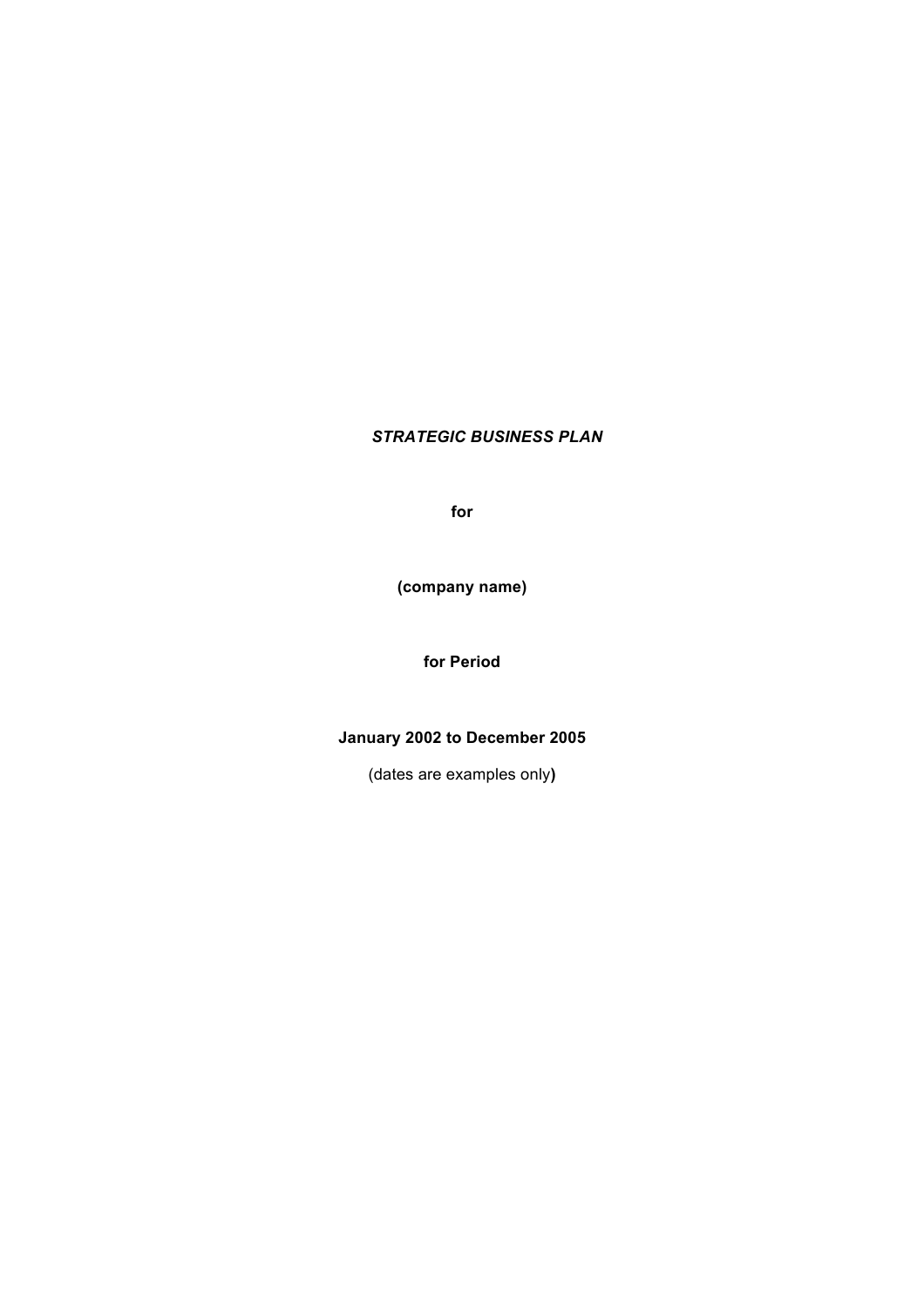## **Approved by (name), (position), on (date)**

**Update Status: (amendment number), on (date)**

### **TABLE OF CONTENTS**

### **Executive Summary**

## **Section Page**

- 1. Strategic Focus
- 2. The Business
- 3 Market Analysis
- 4 Products
- 5 Marketing
- 6 Research and Development
- 7 Production and Delivery
- 8 Supply Chains
- 9 Business Systems and Processes
- 10 Stakeholder Relationships and Alliances
- 11 Organisational and Management
- 12 Environmental and Social Impacts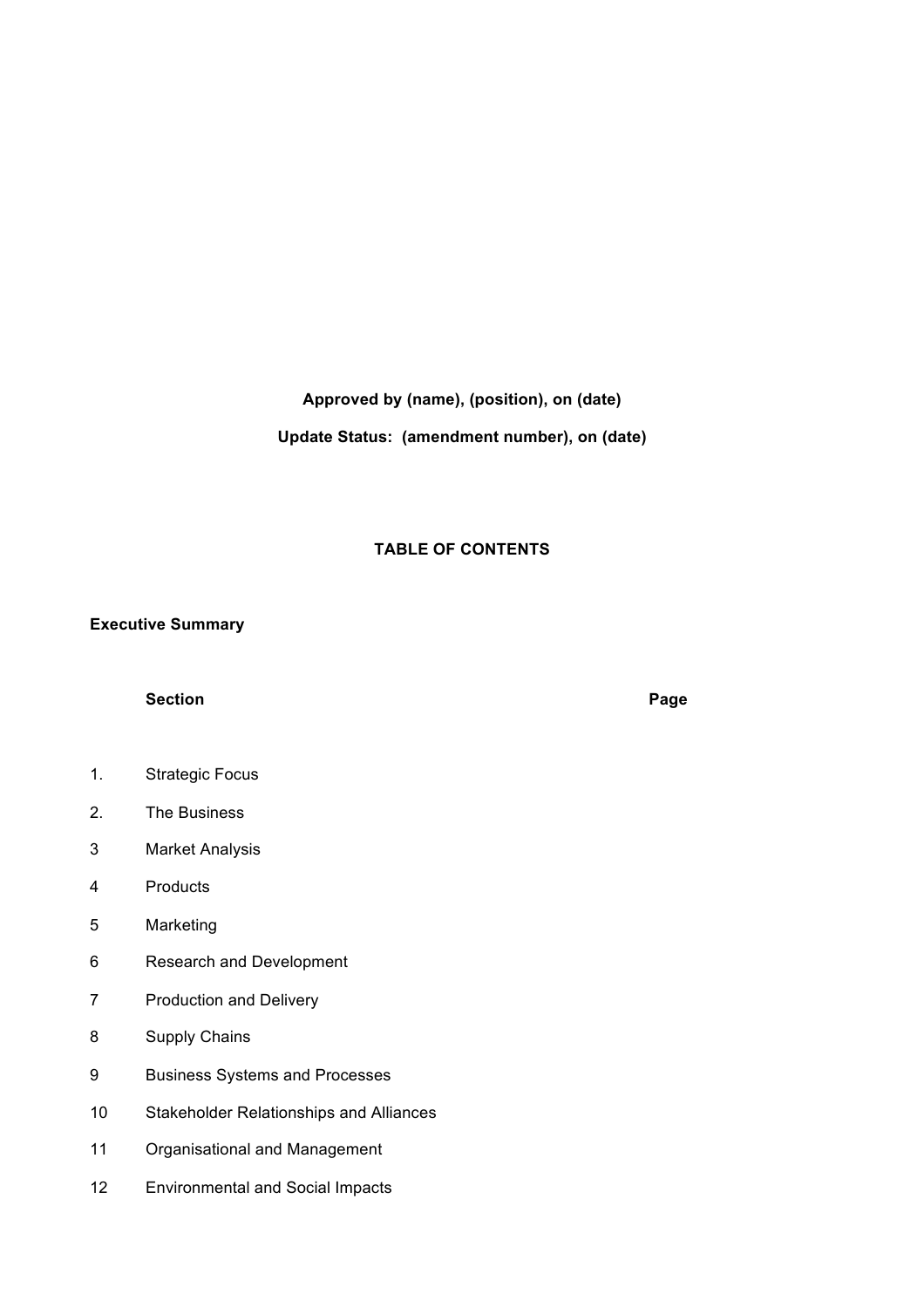- 13 Risk Factors and Regulatory Compliance
- 14 Corporate Governance
- 15 Financials
- 16 Application of Investment Funds
- 17 Strategic Action Plan
- 18 Plan Improvement

# **Appendices:**

- **1. 2.**
- **3.**

# *Some Thoughts on Writing this Plan before We Start*

- Clearly identify the readers of this document. Then write the plan in a style that is easily understood by readers
- Remember that this plan is a working document that has the clear purpose of initiating focussed action and generating clear and measurable results. Avoid the excessive use of descriptive adjectives to 'pad' or over-sell the plan. Flowery, highly descriptive language can cloud key issues, blur the plan's focus and slow/confuse its implementation
- Keep the plan 'tight'; ensure it remains concise, balanced, clear and logical. Where possible use quantitative rather than qualitative information. Remember the KISSS approach to planning; keep it simple, short and specific. Interlink all Sections, with the Market Analysis providing a clear focus for all subsequent sections.
- Focus on facts and information from credible and reputable sources. Where possible avoid critical dependencies on one source of information. Build redundancy in to information sources. Validate, validate, validate all key information used in the plan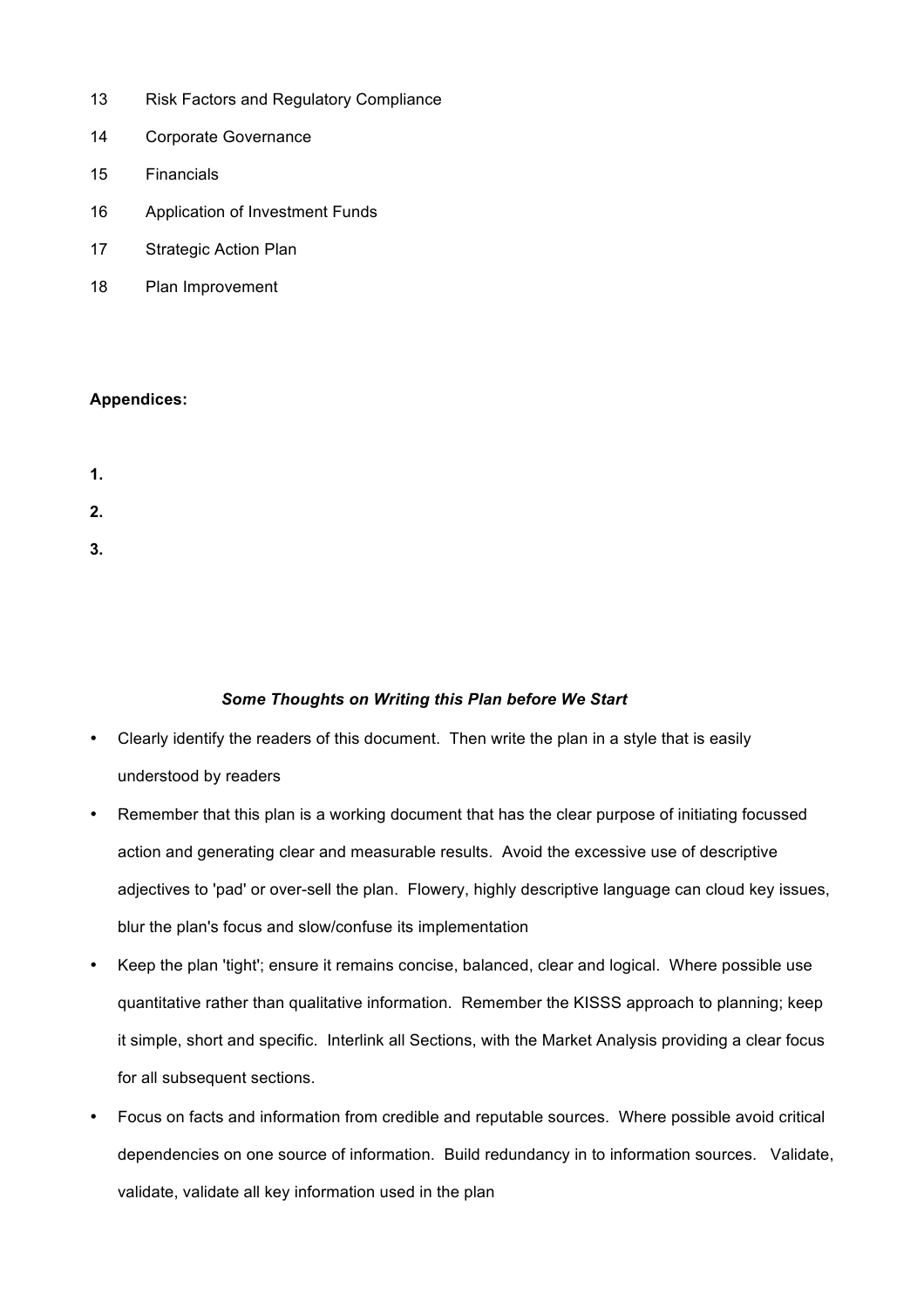• Always remember that faulty assumptions and faulty logic are some of the greatest hazards to business performance and business planning. Also remember that a good plan implemented today will always beat an excellent plan implemented some time in the future. So, get the plan completed and in to action as soon as is practicable. Also, plans must be adaptive to changing circumstances. If the plan is not performing be prepared to complete 'major surgery' on it.

#### *Some Thoughts on a Format for Each Section*

The following is a simple, but effective planning format that will fit many of the sections in this plan. The format is not rigid and should be adapted to the requirements of individual Sections as applicable. The four sub-sections that comprise the format are as follows:

#### • **Current Situation**

Clearly and concisely present the current situation with any contributing history, and any trends, cycles, changes or future developments that are relevant

#### • **Key Issues**

Clearly define the most urgent and important issues as they relate to the current situation for this Section, and the overall purpose of this plan and the company's Mission. Key issues are usually those strengths, weaknesses, opportunities, threats, capability gaps and impediments that impact on business performance

#### **Strategies to Address the Key Issues**

Formulate strategies using the SMAAART acronym to address the key issues. SMAAART - Specific, Measurable, Action-orientated, Achievable, Affordable, Relevant and Time-bound

#### • **Key Performance Measures and Targets**

Establish key performance measures/indicators, performance targets and time lines in conjunction with the strategies to assess and improve performance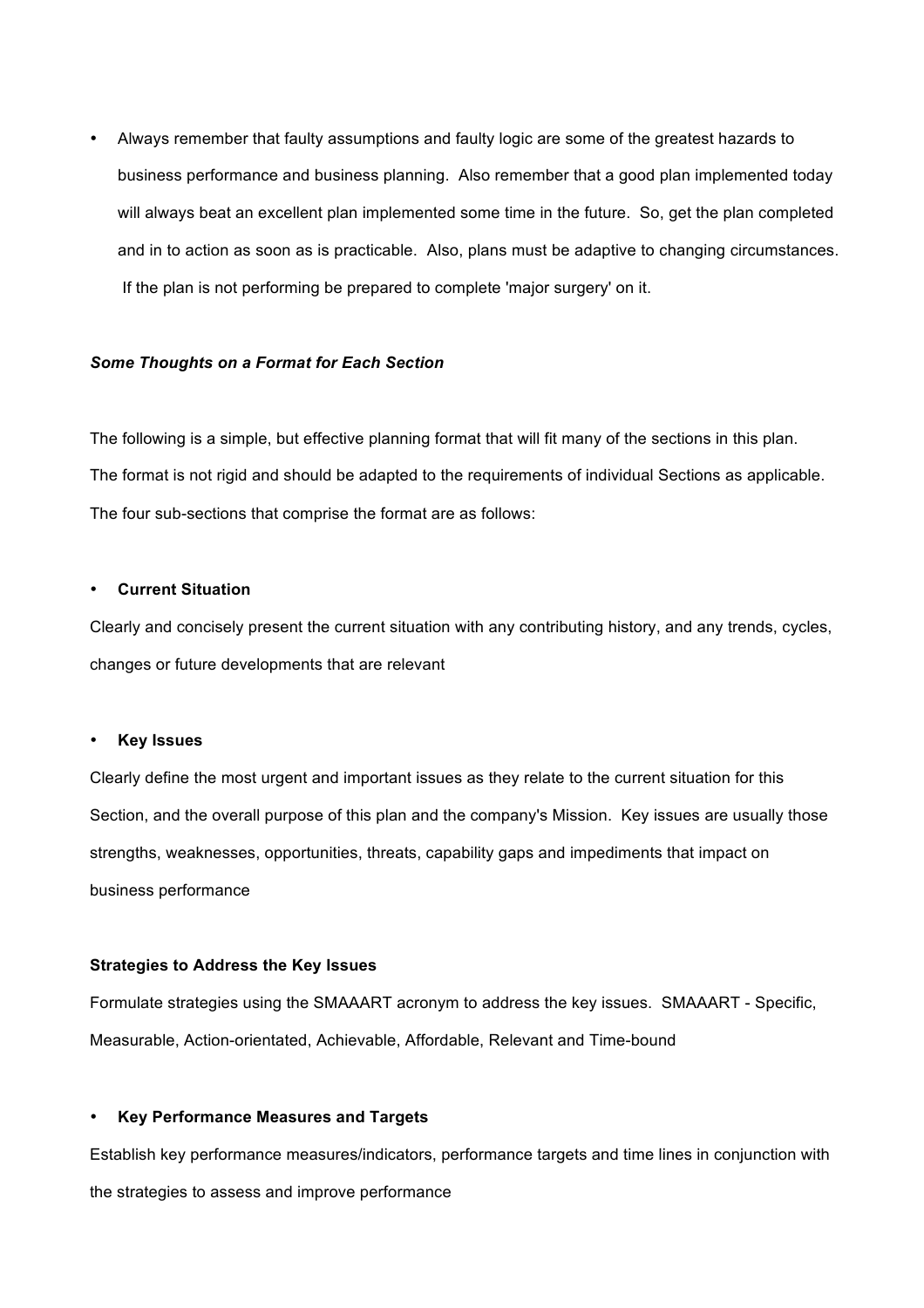*Some Thoughts on Writing this Plan before We Start Continued*

*Five Tests for a Good Strategic Business Plan* 

## • **Comprehension**

Am I satisfied that all readers of this plan will clearly understand it?

## • **Appropriateness**

Am I satisfied that the strategic/business directions proposed are aligned with the company's constitution?

## • **Sustainability**

Am I satisfied that the strategic/business directions proposed are of a nature and quality that should ensure the future?

• **Feasibility**

Am I satisfied that:

- **\*** All company implications of the strategic/business directions proposed have been considered thoroughly,
- **\*** Implementation is possible, and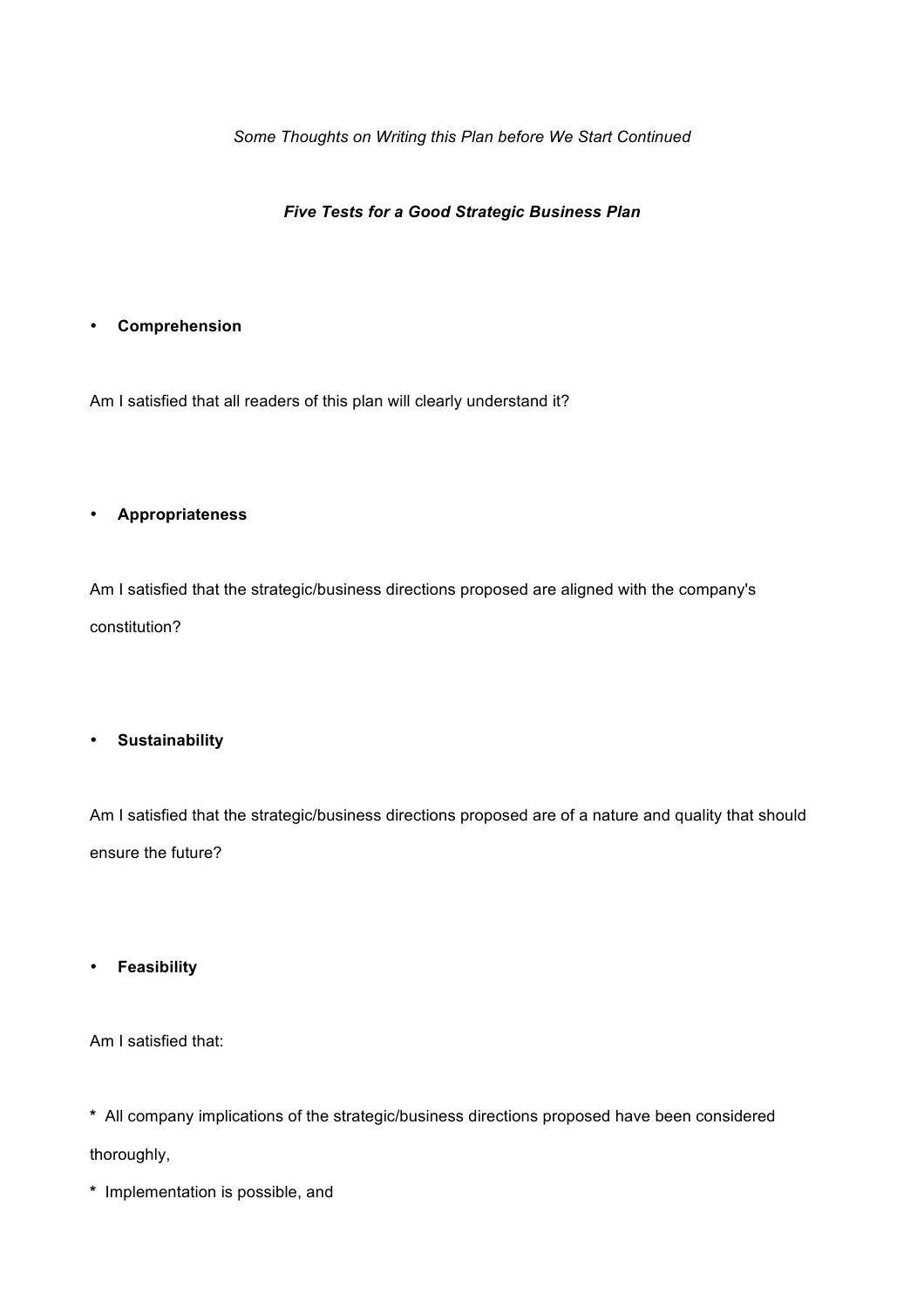**\*** All supporting goals, objectives and strategies are realistic, practically achievable, affordable and comprehensive?

• **Accountability**

Am I satisfied that:

- **\*** Management accountability is clearly defined,
- \* Management is adequately resourced and well prepared to implement this plan,
- **\*** Effective remedial action has been planned in the event a management shortcoming occurs with plan

implementation?

## **EXECUTIVE SUMMARY**

The Executive Summary is the last section written. It should be restricted to two to three pages in length. In essence the Executive Summary is a very effective distillation of the overall business plan into a 'hard hitting' summary of key performance initiatives and performance targets. Typically it would include the following:

- The Business Opportunity
- The Product
- The Market Strategy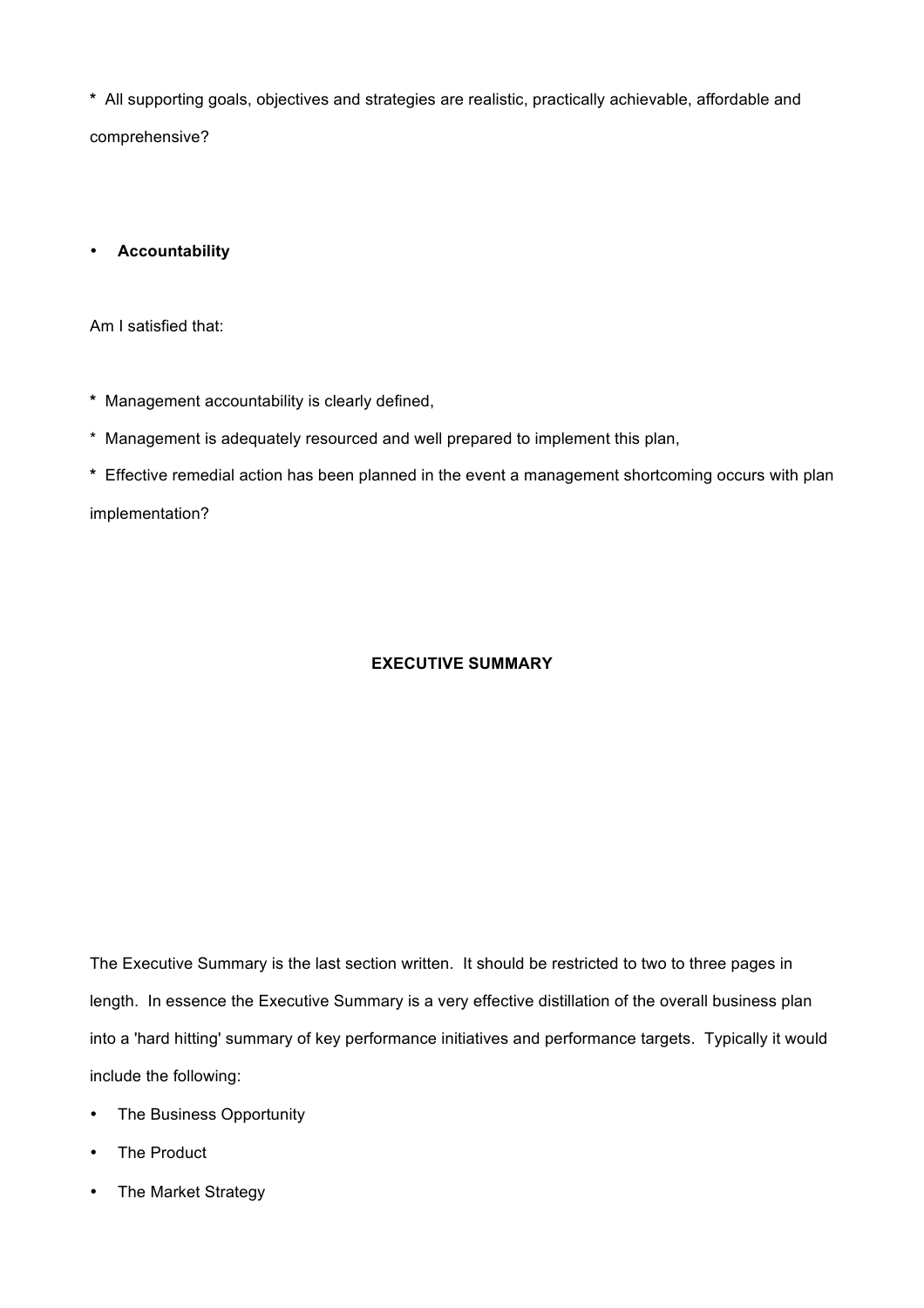- The Management Team
- Profit and Cash Projections
- Investment Needs
- Returns to Investors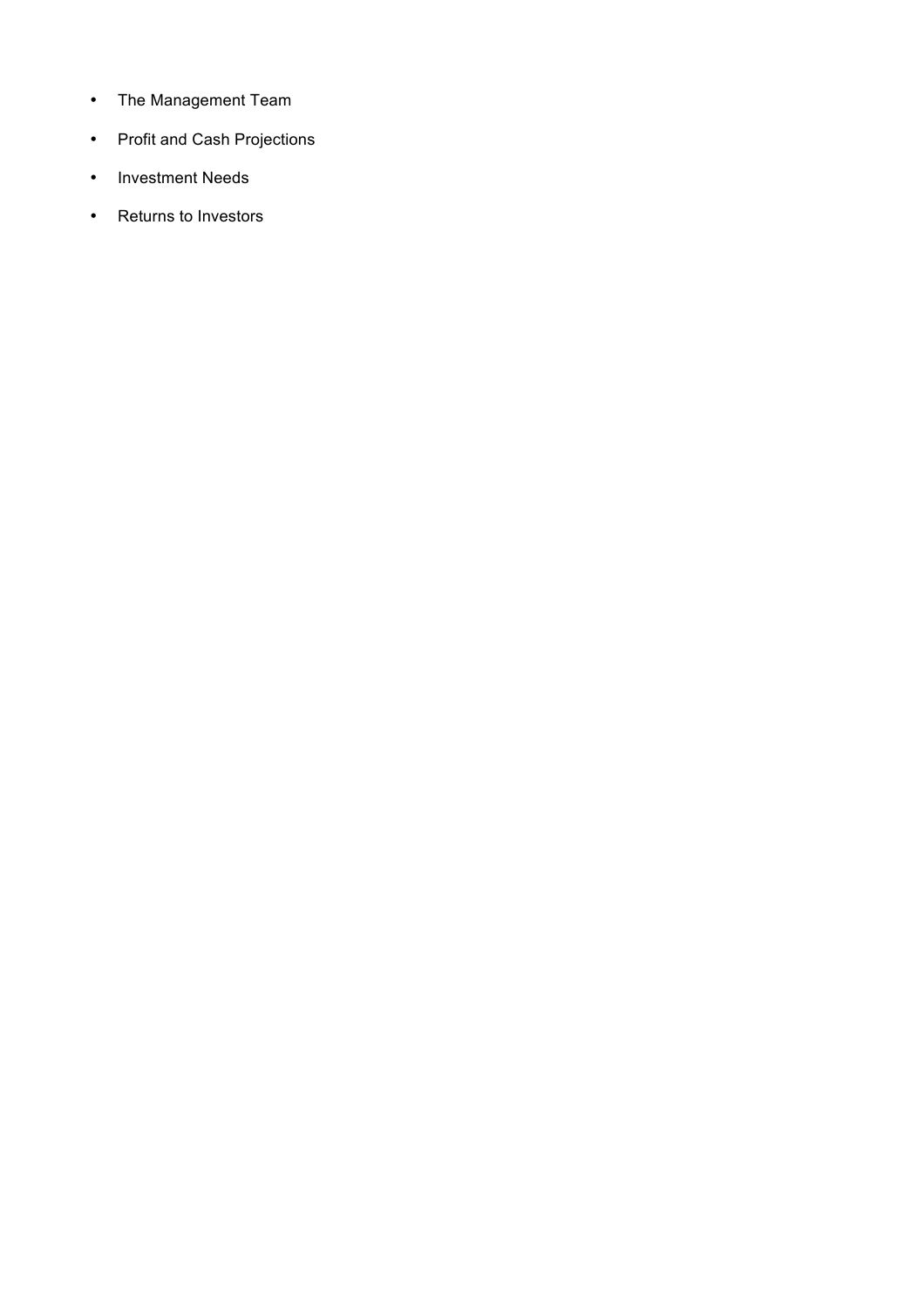**SECTION ONE**

## **STRATEGIC FOCUS**

## **The Aim of this Plan**

What do we wish to achieve with this plan?…start, grow, consolidate, downsize or exit.

## **Our Mission**

**A Mission Statement clearly defines the primary purpose or reasons for our existence. It is heavily focused on Customer Value. It is also vital to achieving organisational alignment**

A mission statement typically provides clear and concise answers to the following questions:

- What products and services do we deliver?
- Where and when do we deliver our products and services?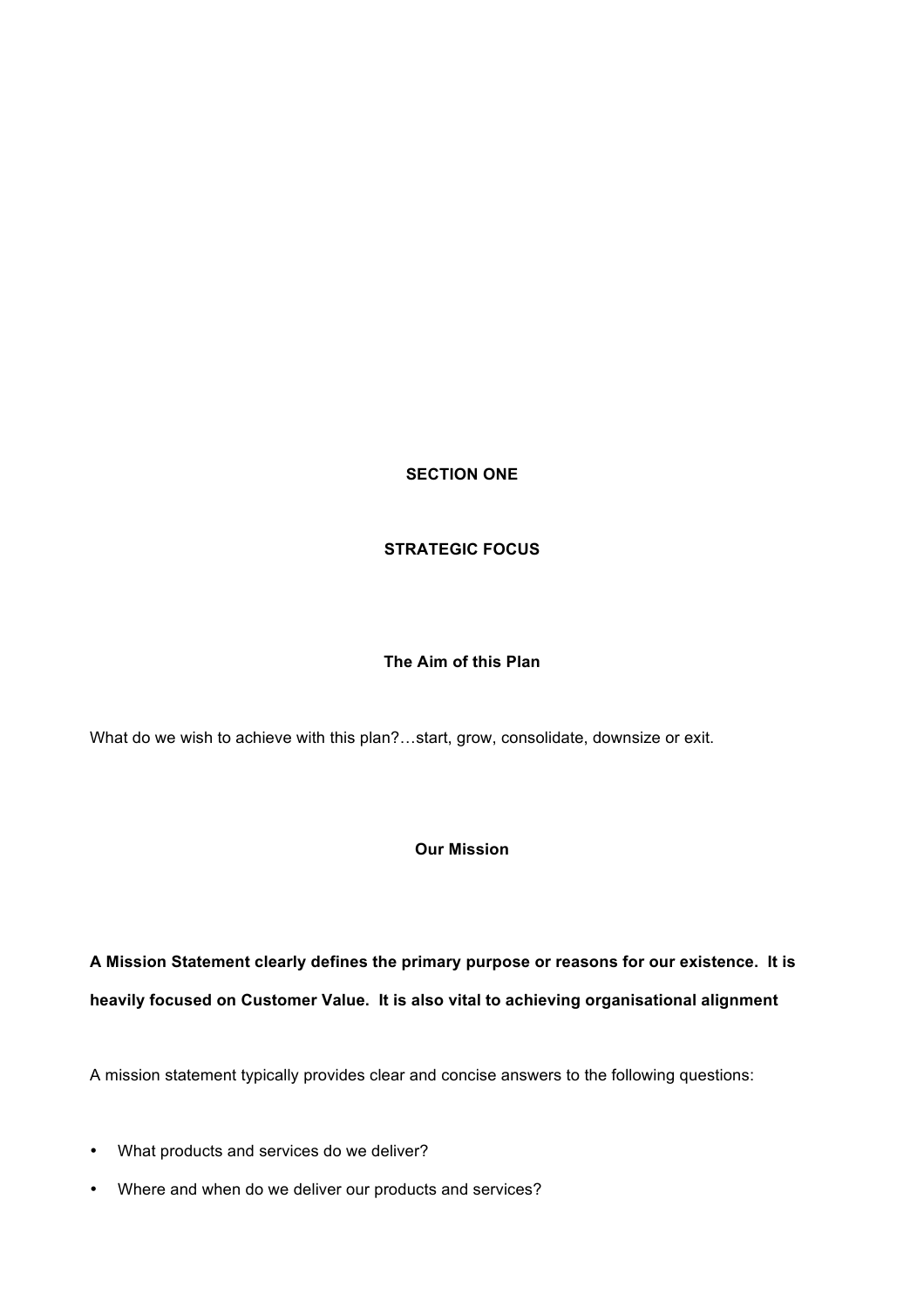- Which customer groups are our primary groups?
- Where are our primary customers
- What tangible value do our products and services deliver to customers?
- What is our competitive advantage?
- What additional community and environmental benefits do we generate?

Answers to the above questions provide a start-point for preparing a statement that clearly positions the company in the minds of key stakeholders and customers

## **Core Organisational Competencies**

Which core organisational skills and competencies are vital to achieving our mission

## **Organisational Values**

What core organisational values must be imbedded in our organisation to establish a culture capable of achieving our Mission?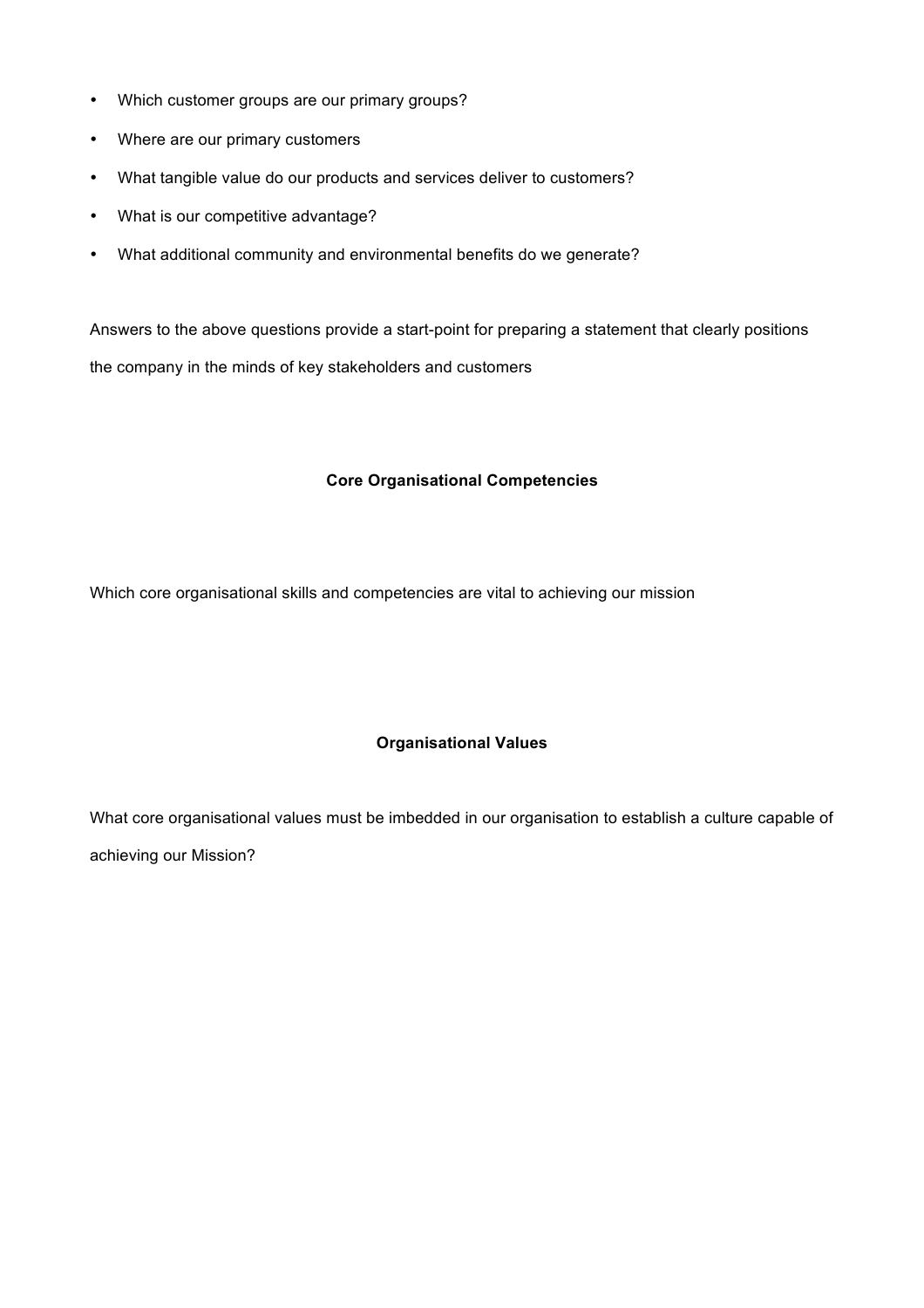## **Highest Priority Goals**

List up to six of your highest priority goals in order of priority. These goals are formulated at Section 17. Section 17 shows how to use the SMAAART acronym to write clear, concise action-oriented goal statements. SMAAART Goals - are Specific, Measurable, Action-oriented, Achievable, Affordable, Time-bound. An example of a SMAAART Goal: *By 30 June 2002 to construct and commission a world-standard production and delivery facility capable of producing two 20 metre road bridges per month for direct installation in to Australia's public road system*.

In essence strategic goals progressively take the company to its next level of performance and keep it there.

- **Goal One**.
- **Goal Two**
- **Goal Three**
- **Goal Four**

### **Performance Objectives**

The performance objectives below, in combination, form a performance scorecard for easily tracking the performance improvements generated by this plan. Section 17 provides the inputs for this scorecard. The planning team determines the composition of the performance scorecard.

| Performance Area | <b>Performance Measures</b> | <b>Farget</b> | Time Frame |
|------------------|-----------------------------|---------------|------------|
|                  |                             |               |            |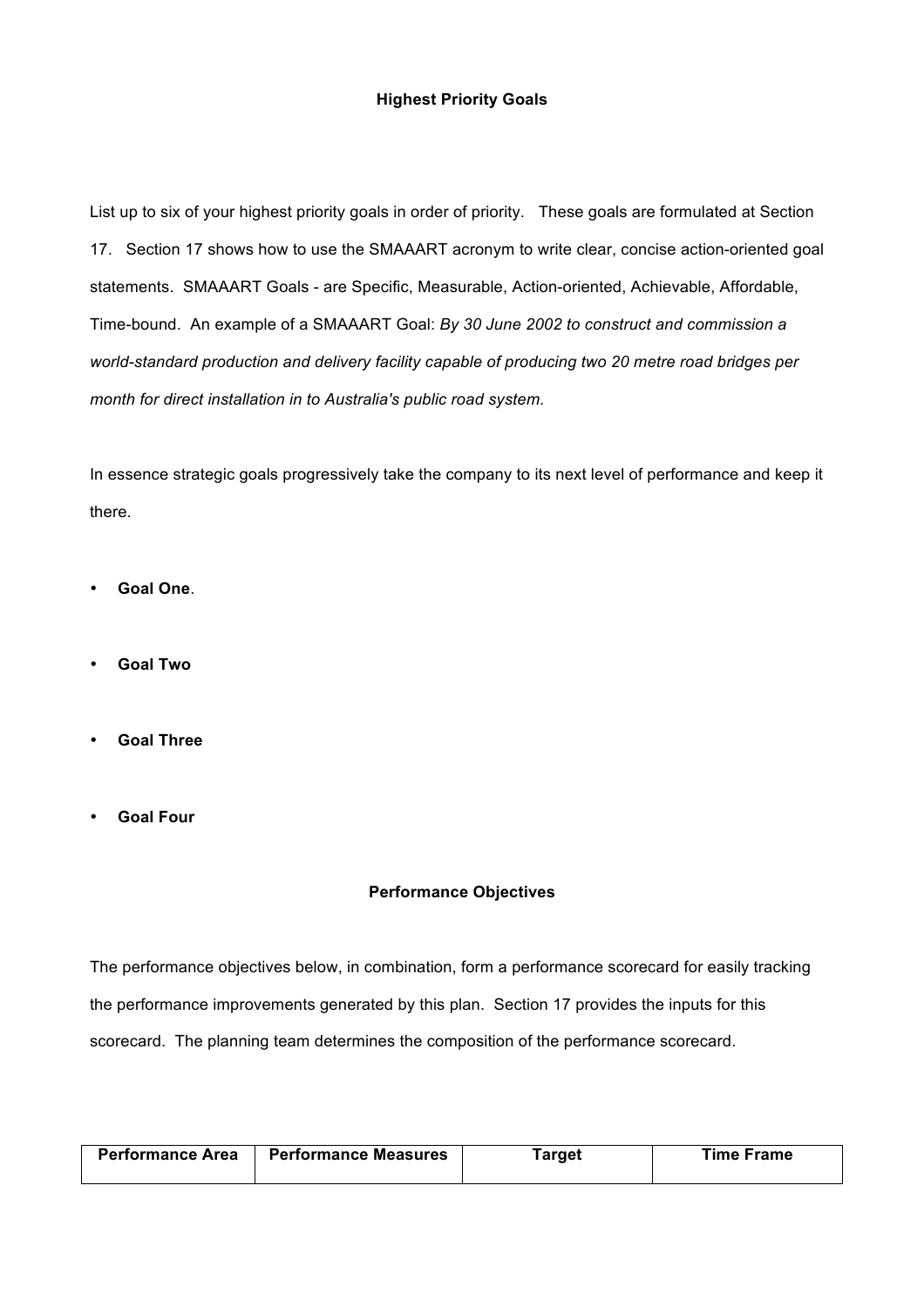| Financial                  |  |  |
|----------------------------|--|--|
| Performance                |  |  |
|                            |  |  |
|                            |  |  |
| <b>Customer and</b>        |  |  |
| <b>Market</b>              |  |  |
| Performance                |  |  |
|                            |  |  |
|                            |  |  |
| <b>Internal Efficiency</b> |  |  |
| and Effectiveness          |  |  |
|                            |  |  |
|                            |  |  |
| <b>Long Term</b>           |  |  |
| <b>Development and</b>     |  |  |
| Innovation                 |  |  |
|                            |  |  |
|                            |  |  |

## **SECTION TWO**

## **THE BUSINESS**

Provide a concise overview of the business. Areas for consideration when preparing this section to include:

Owners/Directors/Shareholders/Shareholdings

A brief history of the business

Corporate and business cultures

Nature of the business and it main activities

Location

Current stage in its life cycle

Past performance and key achievements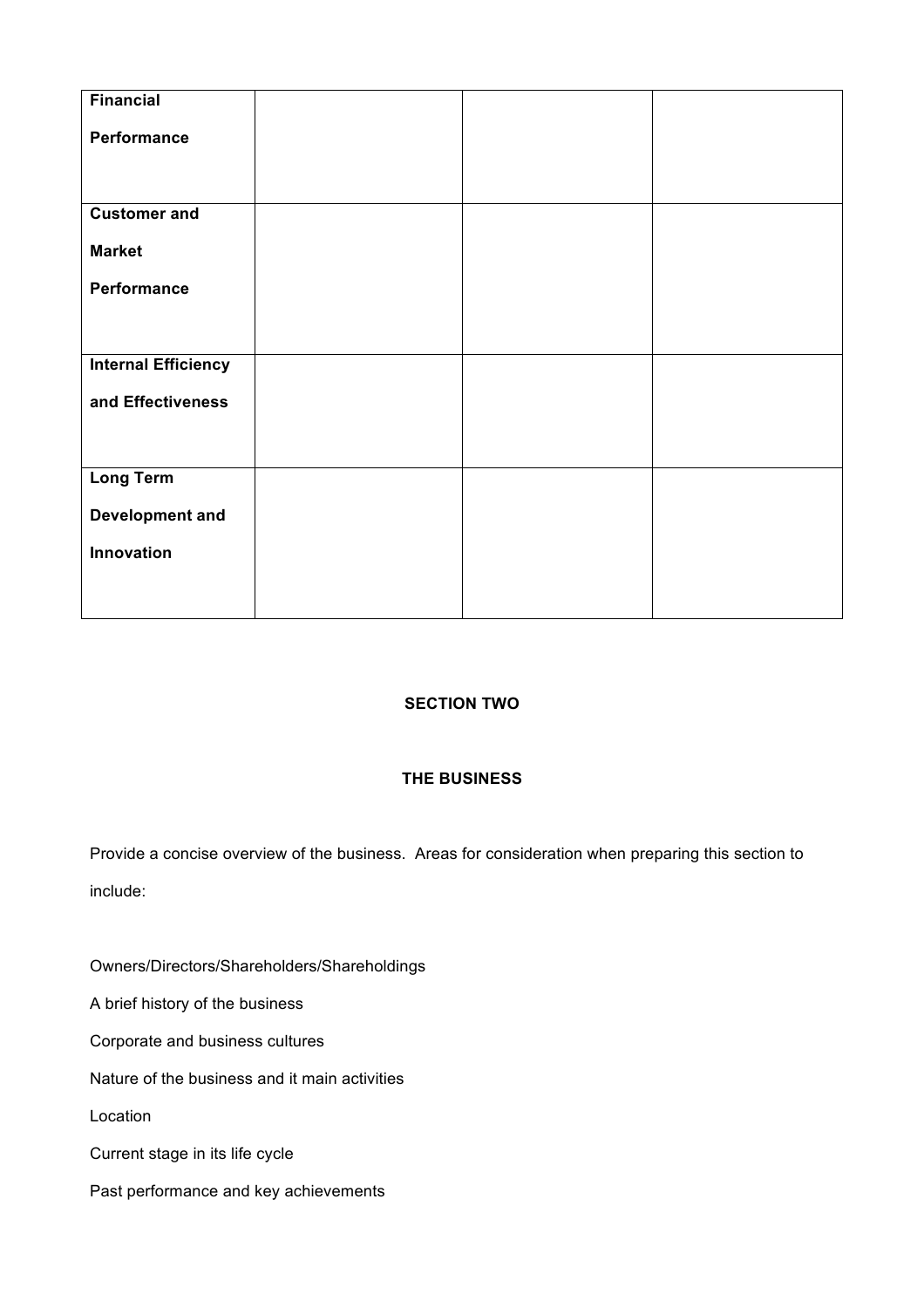Key business advisors - Solicitor, Banker, Accountant, and Consultants

Relationships with key stakeholders

Competitive strengths and weaknesses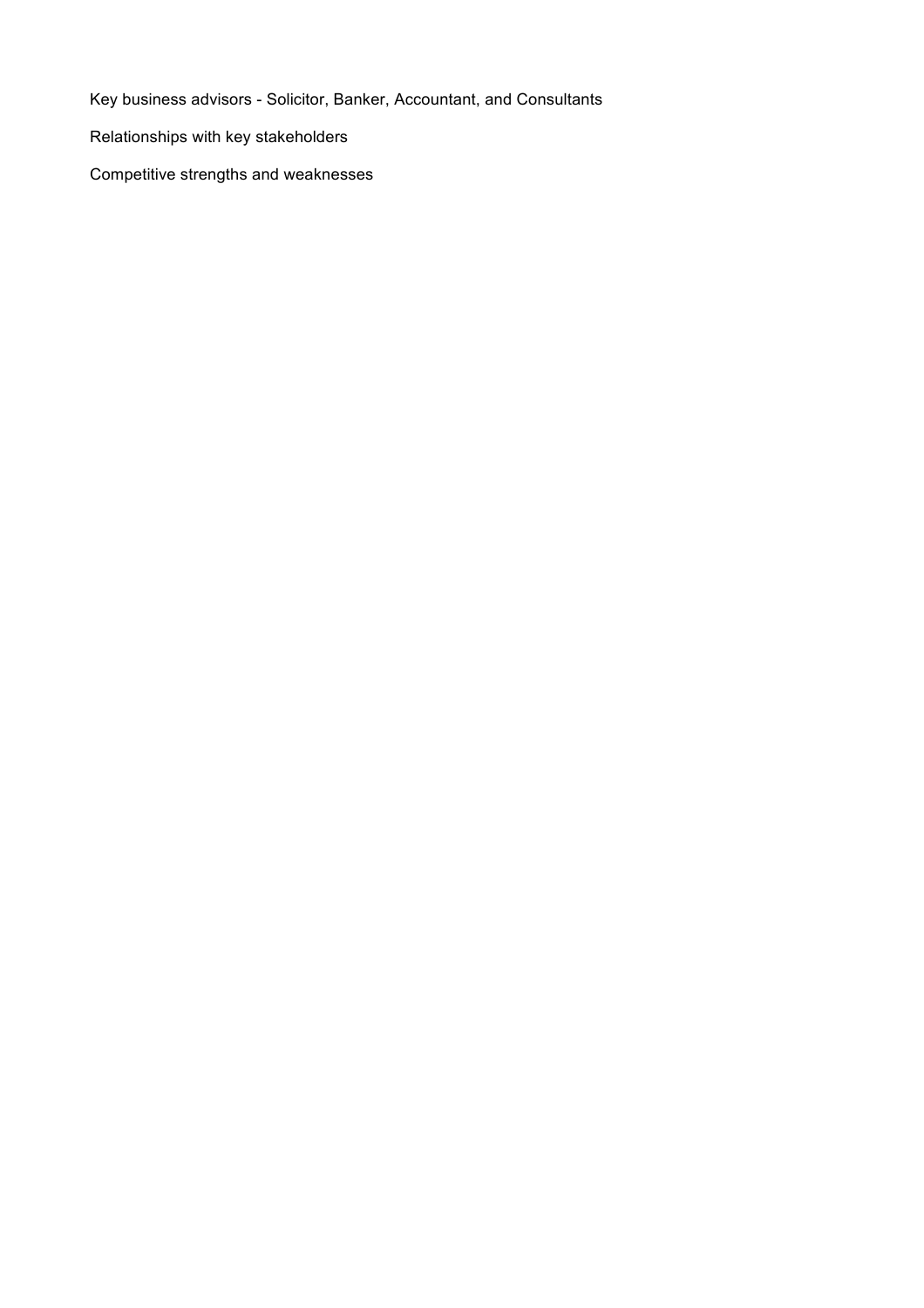### **SECTION THREE**

#### **MARKET ANALYSIS**

Conduct a detailed analysis across each of the following areas to identify and quantify key market opportunities/gaps, barriers to market entry, threats, compliance requirements, risks, performance multipliers, critical success factors etc that must be considered when developing high priority product development, marketing and business strategies. All budgetary and financial constraints must be factored in to this planning.

- **Global/National Trends, Developments, Cycles and Changes of Relevance**
- **Macro-environment** (eg, political, economic, legal, social/cultural, demographics, technology)
- **Industry**
- **Markets, Customers and Suppliers**
- **Competitors and their Products**

#### **Questions typically asked during the analysis would include**:

- What are the industry's economics, critical success factors, key risks, competitiveness, compliance and standards requirements, emerging trends and key technologies?

- Who are the key customers and major competitors in each target markets?
- What are the sizes of the target markets? Are they growing? If yes, at what rate?
- What market share does each major competitor hold in your primary markets
- What are the strengths and weaknesses of major competitors and their products?
- What are the competitive price points for products in each market?
- What competitive advantages must your products have to successfully enter and compete in target

markets? How will you differentiate your products and add more-customer-value than competitors?

- Key questions about your primary customers: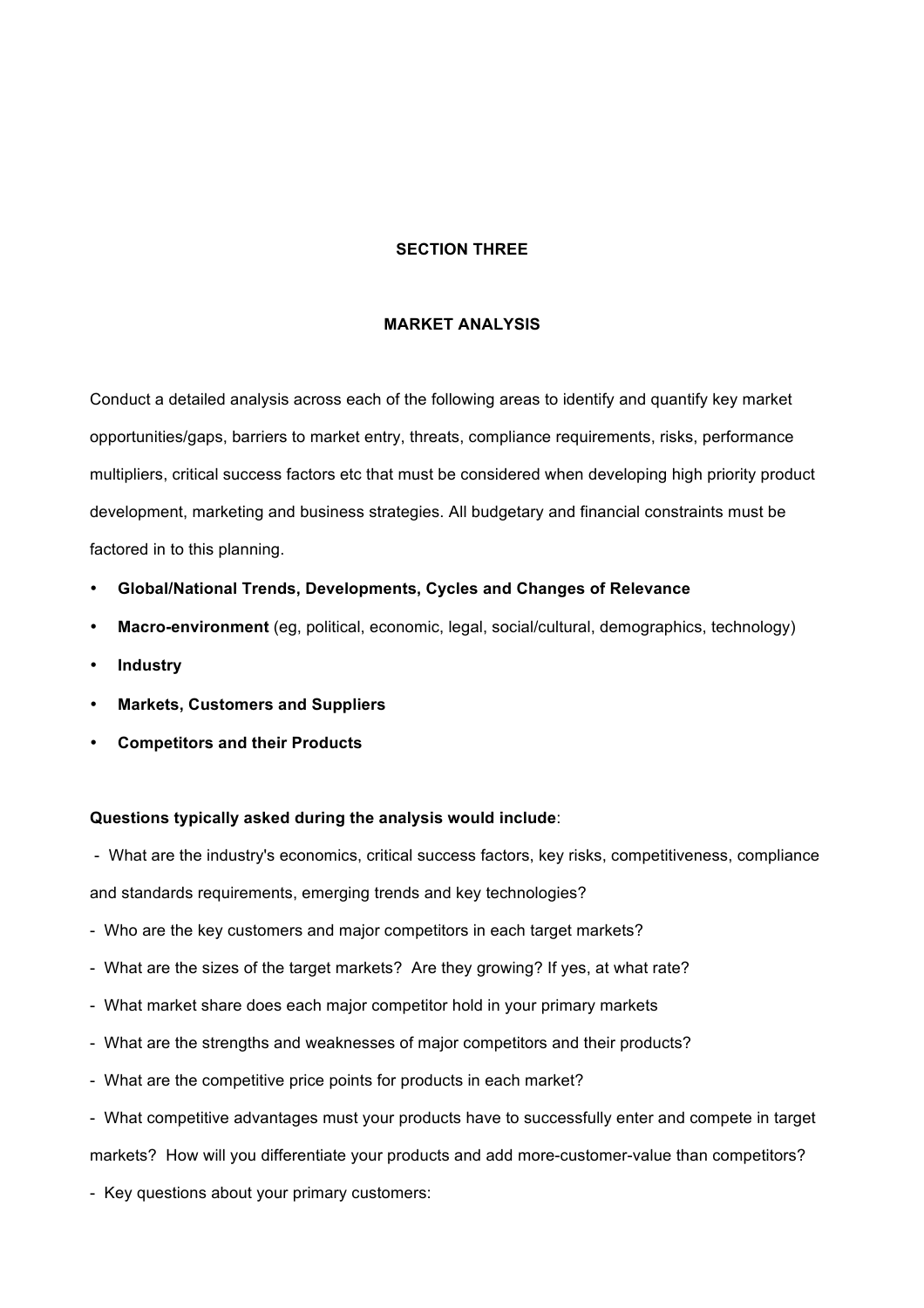- \* Specifically what need or problem does your product target?
- \* Who will make the decision to purchase your products?
- \* What are their decision criteria?
- \* Where are the products bought?
- \* How are the products bought?
- \* When are the products bought?
- \* Why are the products bought?
- How well do you know your primary customers and key competitors?
- How strong are your relationships with key customers and key stakeholders. How do you involve

them in product development? What factors will be critical to building strong and enduring brands with them?

- What levels of demand for your products are realistic across your primary markets?
- In order of priority what are your primary markets? Why?
- How will your primary competitors react when you enter their markets, now and over the next two

years? What are you going to do about their responses?

- What are the major barriers to market entry?
- What are the critical success factors for each market?
- What key product distribution, product support and customer service issues must be considered?
- Which companies and products are likely to become competitors in the future?
- What new or emerging technologies and substitute products are likely to become threats in the future?

## **SECTION FOUR**

### **PRODUCTS**

Based on the findings of Section Three identify your product's key strengths and weaknesses as they relate to key market opportunities and threats. Then develop strategies to address each issue (eg, build on strengths and correct weaknesses) for each product in your product portfolio. When preparing this section consider the following framework for clustering key issues and related strategies. All budgetary and financial constraints must be factored in to this planning.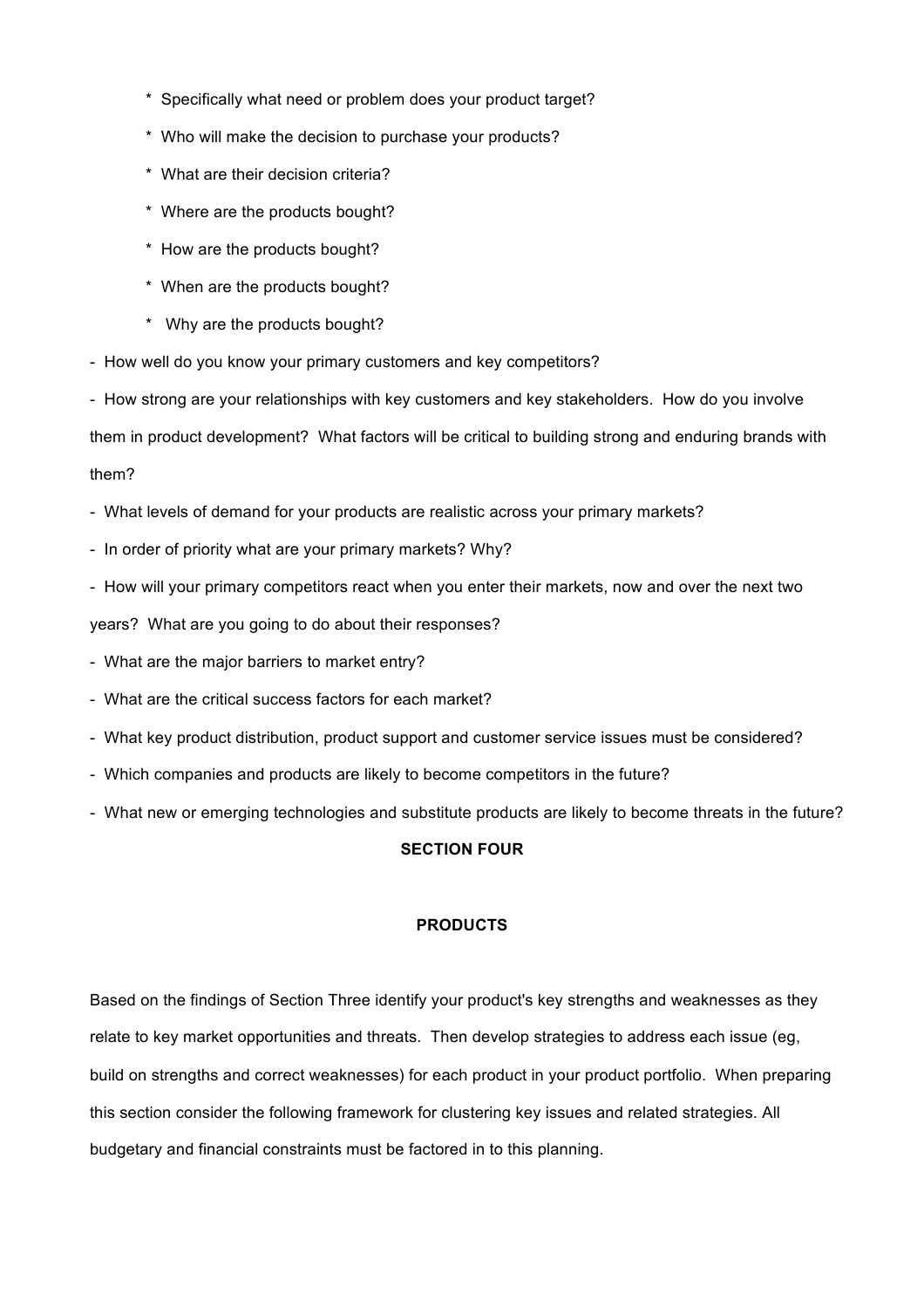- **Describe your current and near-future products?**
- **What gives your products a clear competitive advantage?**
- **What are the benefits and value provided to customer as opposed to 'features'?**
- **What are the environmental and social impacts and implications?**
- **What regulations, standards and codes must be complied with?**
- **At what stage is each product in its life-cycle? For example:**
	- Research completed
	- Prototype completed
	- In-house testing
	- Customer testing
	- Market ready
	- First up-grade completed

Also consider conducting the product analysis and planning for this section across the following stages:

**Current Situation**

**Key Product and Market Issues**

**Key Strategies**

**Performance Measures and Targets**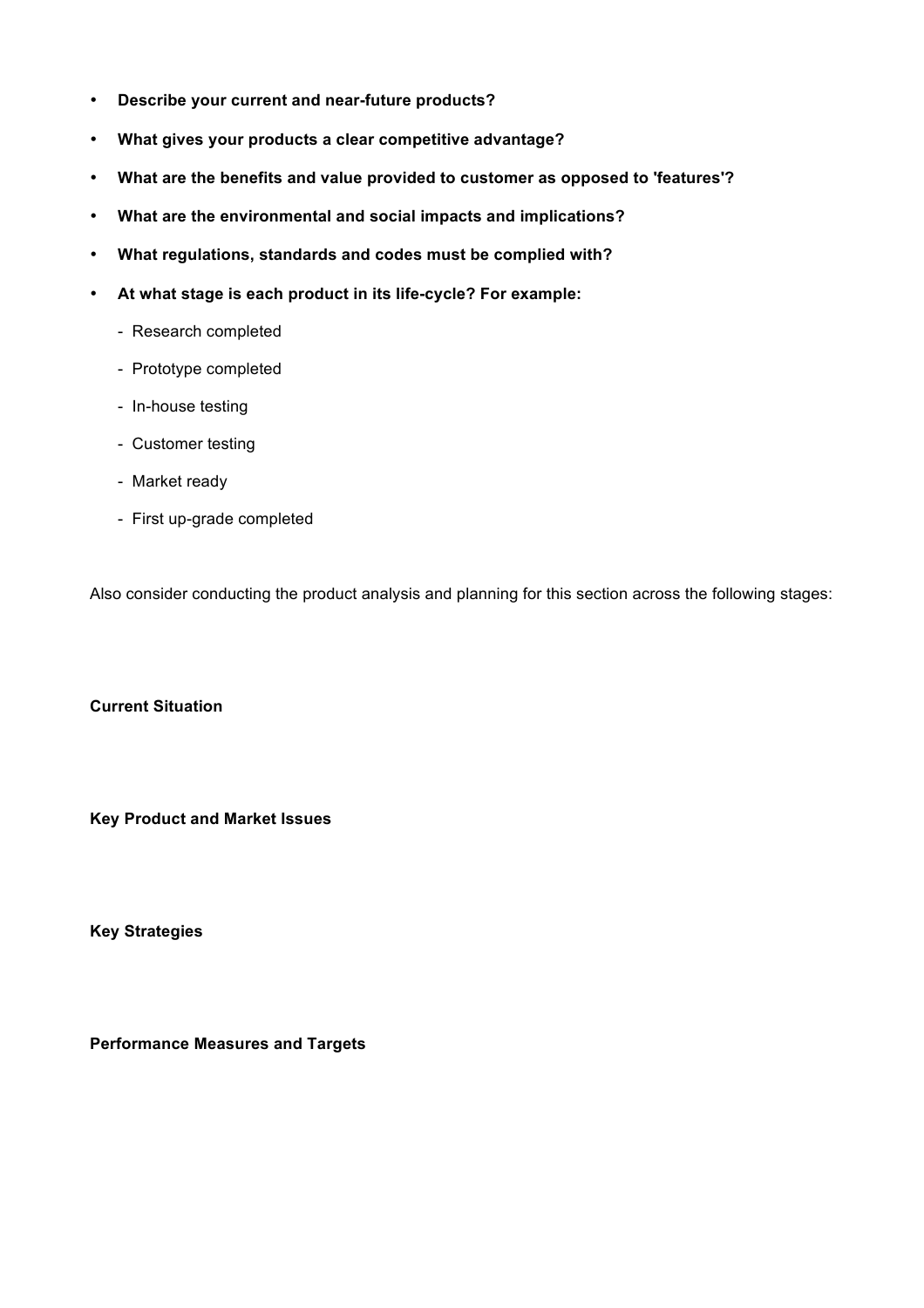### **SECTION FIVE**

#### **MARKETING**

Based on discussions at previous sections develop a concise set of highly focussed marketing strategies for your most attractive and highest priority markets. These strategies will guide your market entry, market development, and brand building activities. Establish budgets for these activities. Set realistic and measurable performance targets and time lines for each market entry/development strategy. *These targets are critical to designing and building business and production capacities aligned with expected market demands on entry, and in to the future*.

In essence marketing strategies in combination create the well differentiated, high value and compelling proposition to customers that persuades them to purchase from you rather then a competitor. These strategies should build on the competitive strengths of the company while exploiting the weaknesses of key competitors. A highly competitive, high-value proposition to customers is typically created around the following drivers of competitive advantage:

- Product benefits highly valued by the customer
- Product distribution eg, simple, speedy and easy customer-access to the product
- Product promotion
- Customer communication, interaction and feedback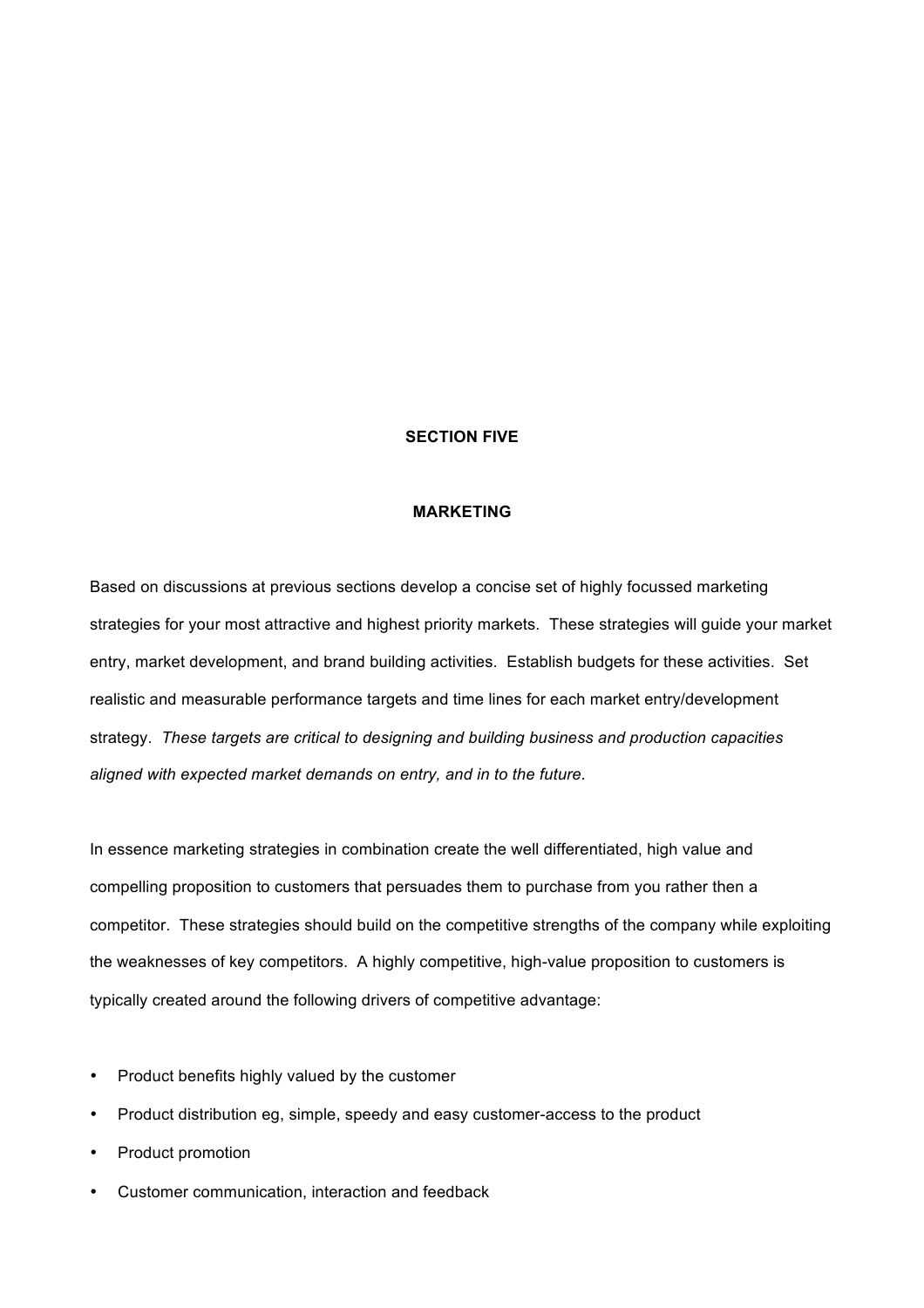- Product support for the life of the product
- Customer service
- Product pricing and purchasing
- Product presentation and packaging
- Product compliance with all relevant legislation

**RESEARCH AND DEVELOPMENT**

**SECTION SIX**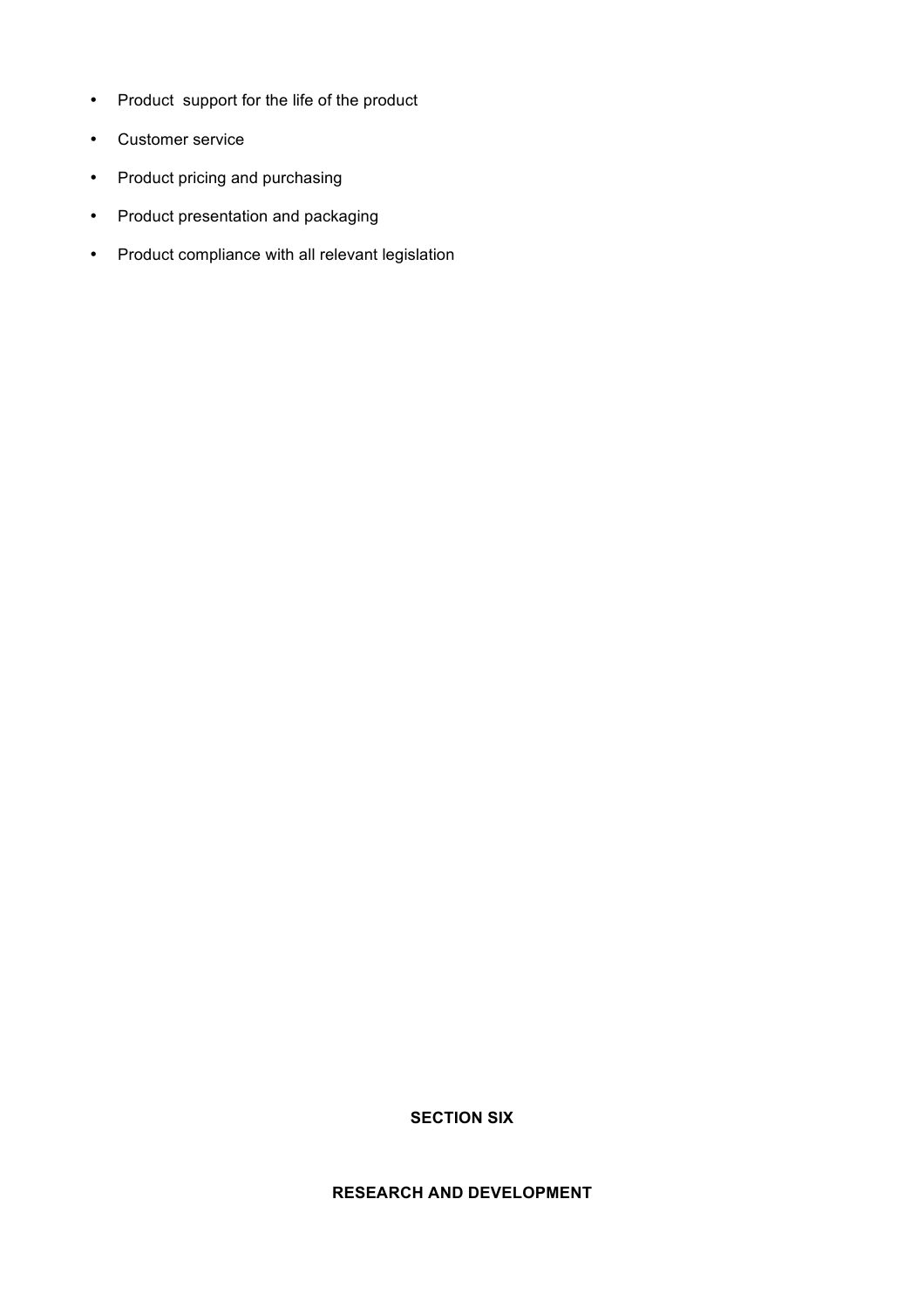Provide a background to current activities. Then identify key issues (strength, weakness, gaps, threats and opportunities) and develop related strategies for addressing each key issues. Link the R&D effort to your market research, product development and marketing activities discussed in previous sections. All budgetary and financial constraints must be factored in to this planning.

Areas to be analysed to include:

## • **Sources of R&D**

- Current and planned
- Strategic alliances for R&D

## • **Intellectual Property Protection**

- Patents held plus the corporate entity that holds the patents
- Shared intellectual property and its protection
- Intellectual property being used, but not owned
- Intellectual property protection currently being sort for new developments
- **Current and planned R&D activities**
- **Processes employed for the development and commercialisation of new products and technologies**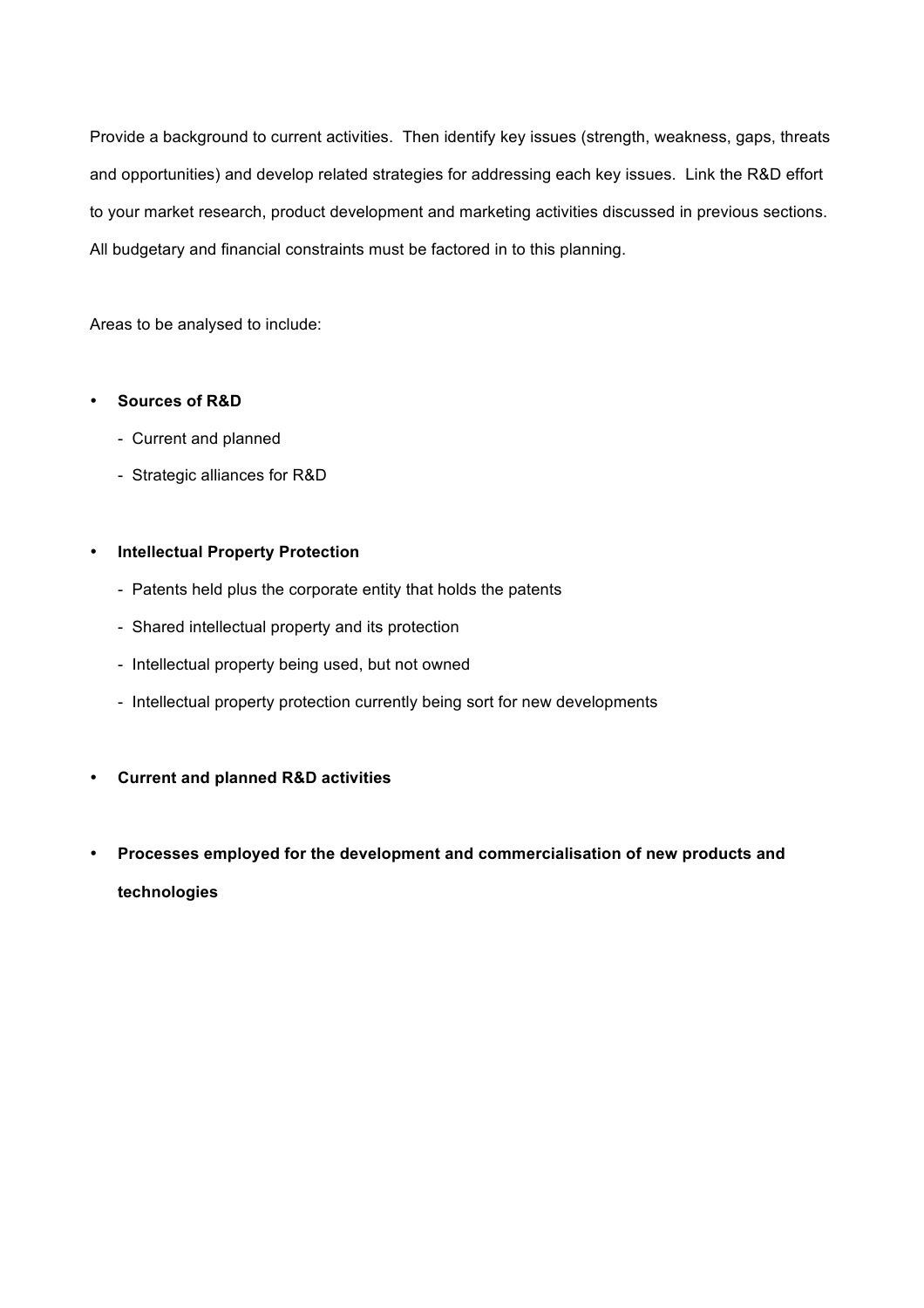## **SECTION SEVEN**

### **PRODUCTION AND DELIVERY**

Provide a background to current activities. Then identify key issues - strengths, weaknesses, and gaps in production capacities and capabilities - as they relate to meeting the marketing requirements and targets, and R&D requirements developed in earlier sections. Then develop linked strategies with clear targets, time lines and budgets to develop and progressively expand production capabilities and capacities. All budgetary and financial constraints are factored in to this planning.

Key issues are typically identified following an evaluation of key production and delivery performancedrivers. Typical areas to be addressed during this evaluation include:

- Plant design, location, size and site requirements
- Access to key manufacturing technologies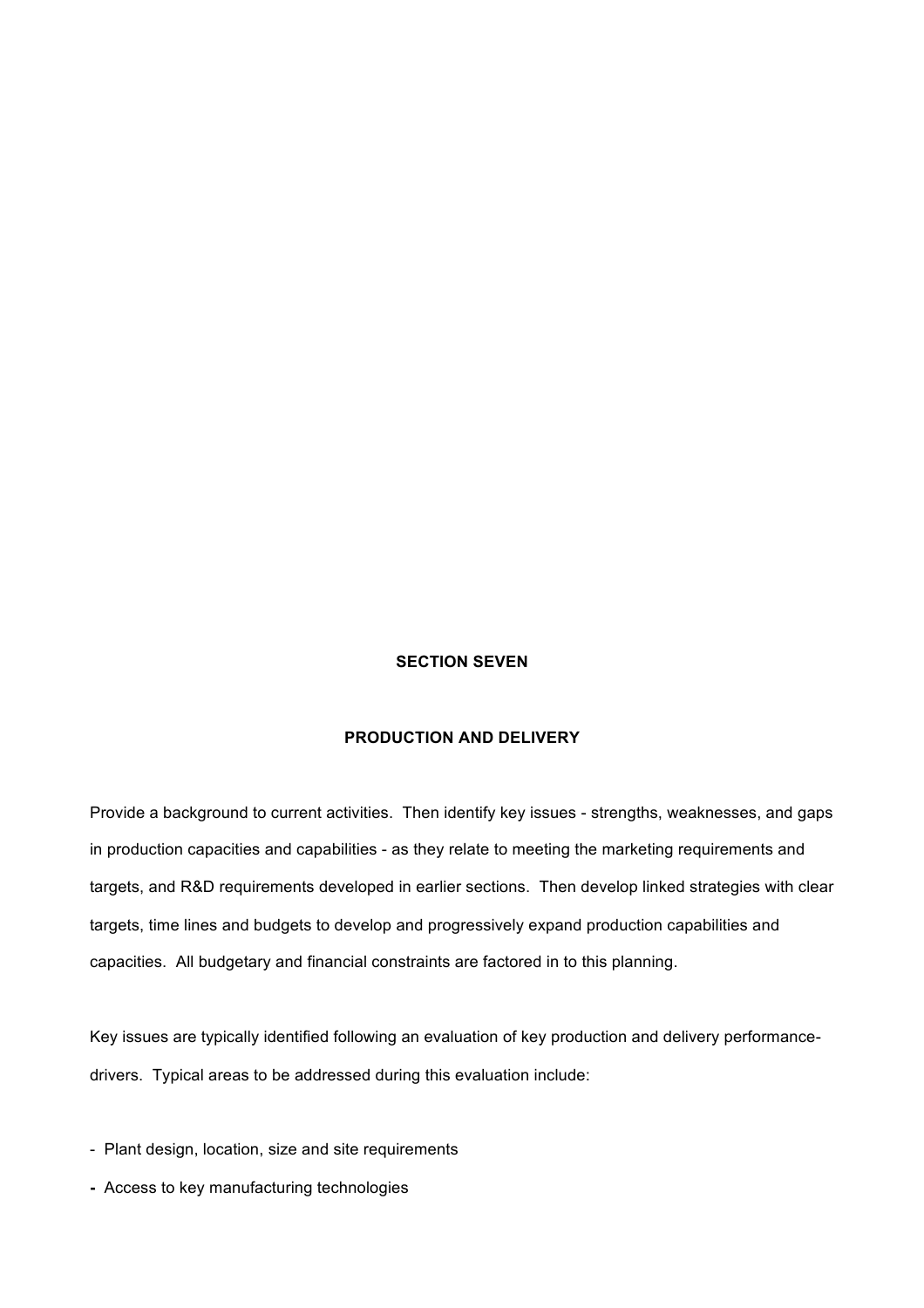- Production capacity and capability requirements
- Criteria for selecting contractors and suppliers
- In-house versus out-sourcing of manufacturing requirements
- The manufacturing and production standards, codes, regulations and OH&S requirements that must

### be complied with

- Equipment needs
- Inventory management
- Manufacturing processes configurations and technologies
- Product and production costings
- Purchasing systems
- Quality control systems
- Manufacturing resources planning
- Material requirements planning
- Warehousing
- Scheduling and dispatch
- Material supplies and inventory
- Critical/key inputs to all manufacturing and production processes
- Risk management
- Key staffing and skills requirements
- Clear linkages to, and feedback loops with the company's marketing, product development, and R&D

functions

- Work systems and teams for staff
- Designing, testing and improving all production and delivery systems to meet market demands and expected growth
- Key performance measures and targets for controlling and improving all production and delivery

systems to increase production efficiencies and effectiveness.

- Benchmarking and best-practice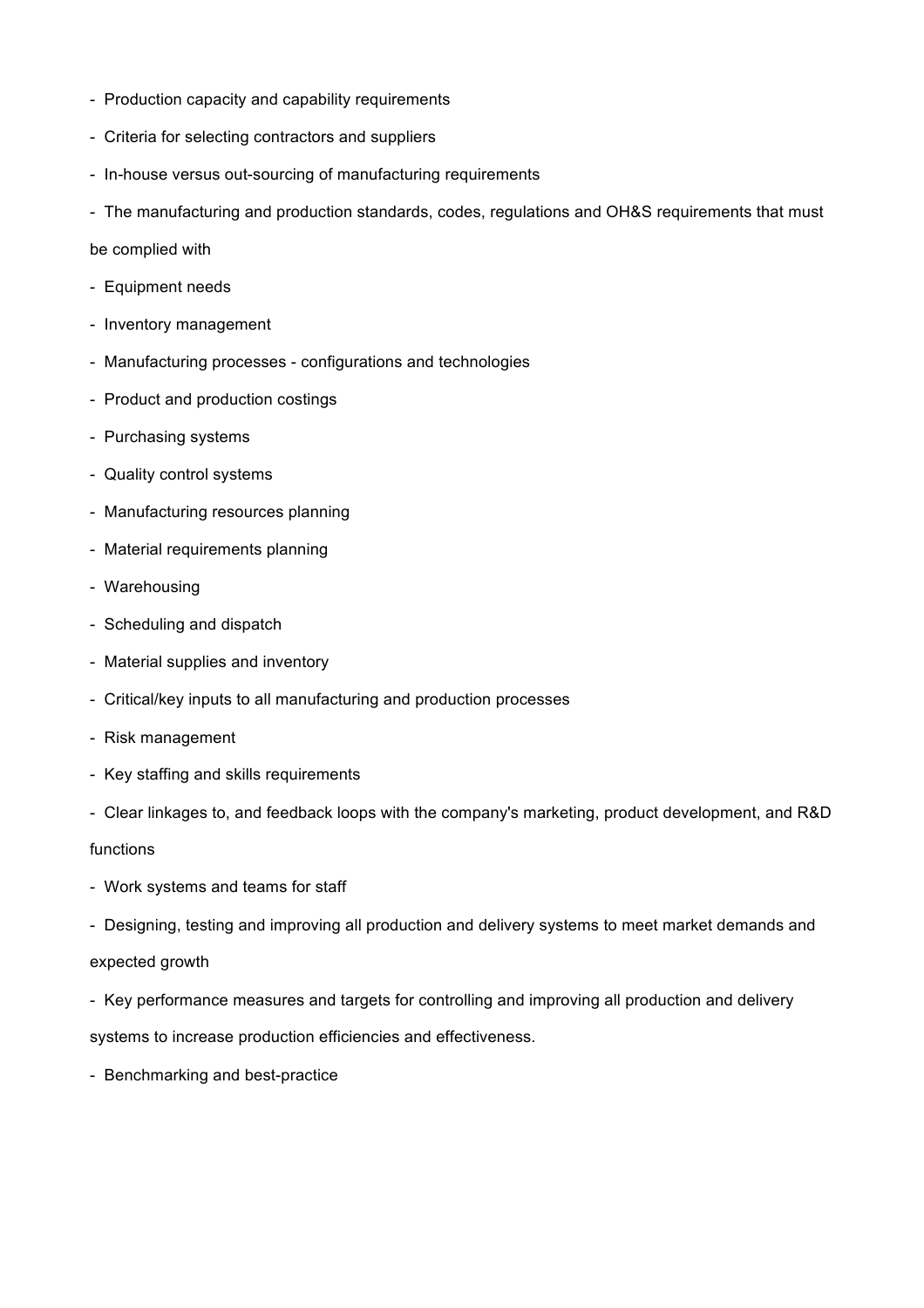### **SECTION EIGHT**

#### **SUPPLY CHAINS**

Provide a background to current activities and list all key suppliers. Then identify key issues strengths, weaknesses, and gaps in supply chain capacities and capabilities - as they relate to meeting the production and delivery requirements and targets developed at Section Seven. Then develop linked strategies with clear targets, time lines and budgets to develop and progressively improve supply chain capabilities and capacities. All budgetary and financial constraints must be factored in to this planning. Supply chains assessments to include out-sourcing. For example any R&D that is outsourced should be included in this assessment.

Conduct the analysis and planning for this section across the following stages:

**Current Situation**

**Key Supply Chain Issues**

**Key Strategies**

**Performance Measures and Targets**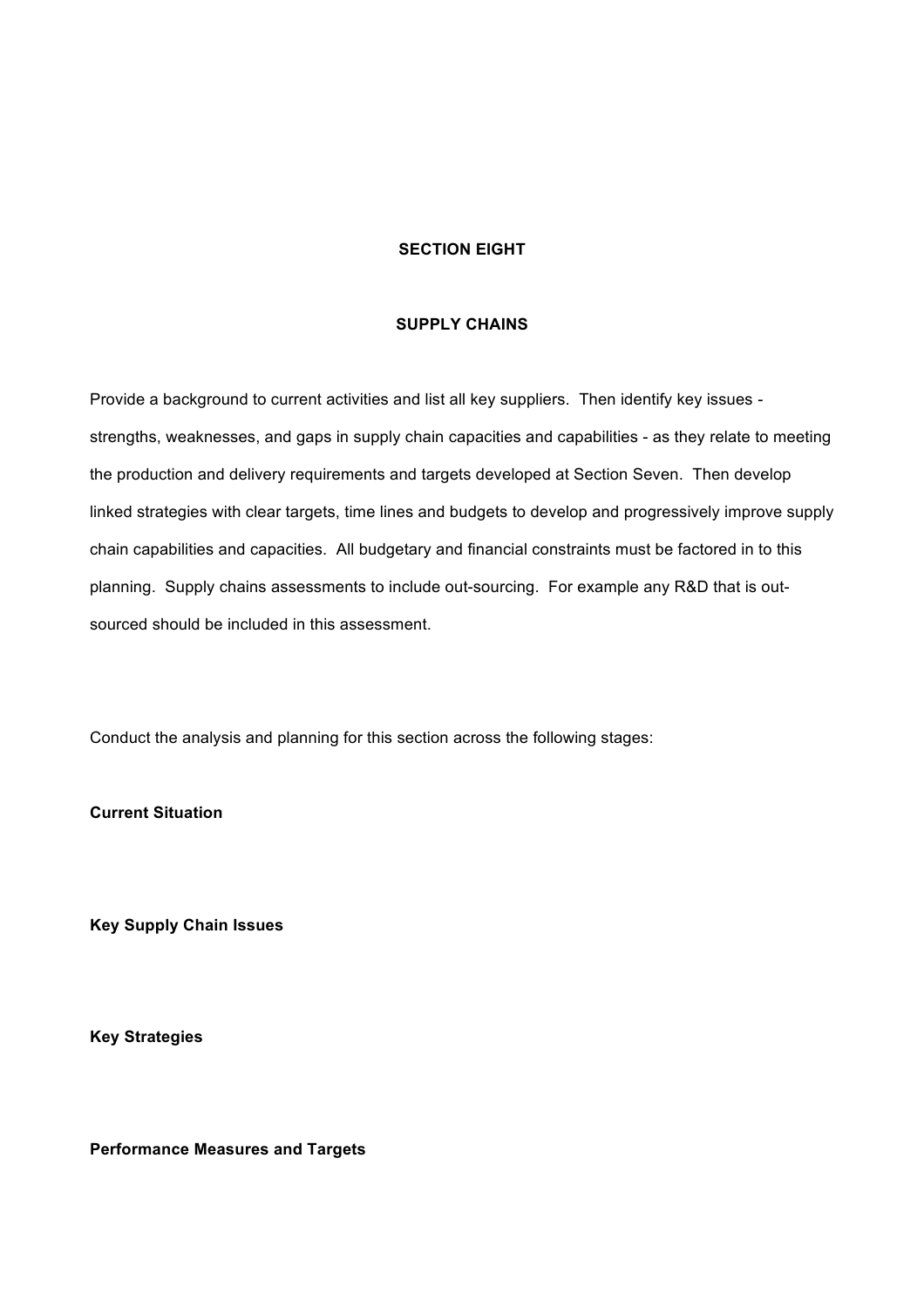## **SECTION NINE**

# **BUSINESS SYSTEMS AND PROCESSES**

Based on the plans/strategies developed and performance targets established in sections One to Eight identify key issues - strengths, weaknesses and gaps - within the business systems and processes that drive business performance. Then develop strategies to address these issues.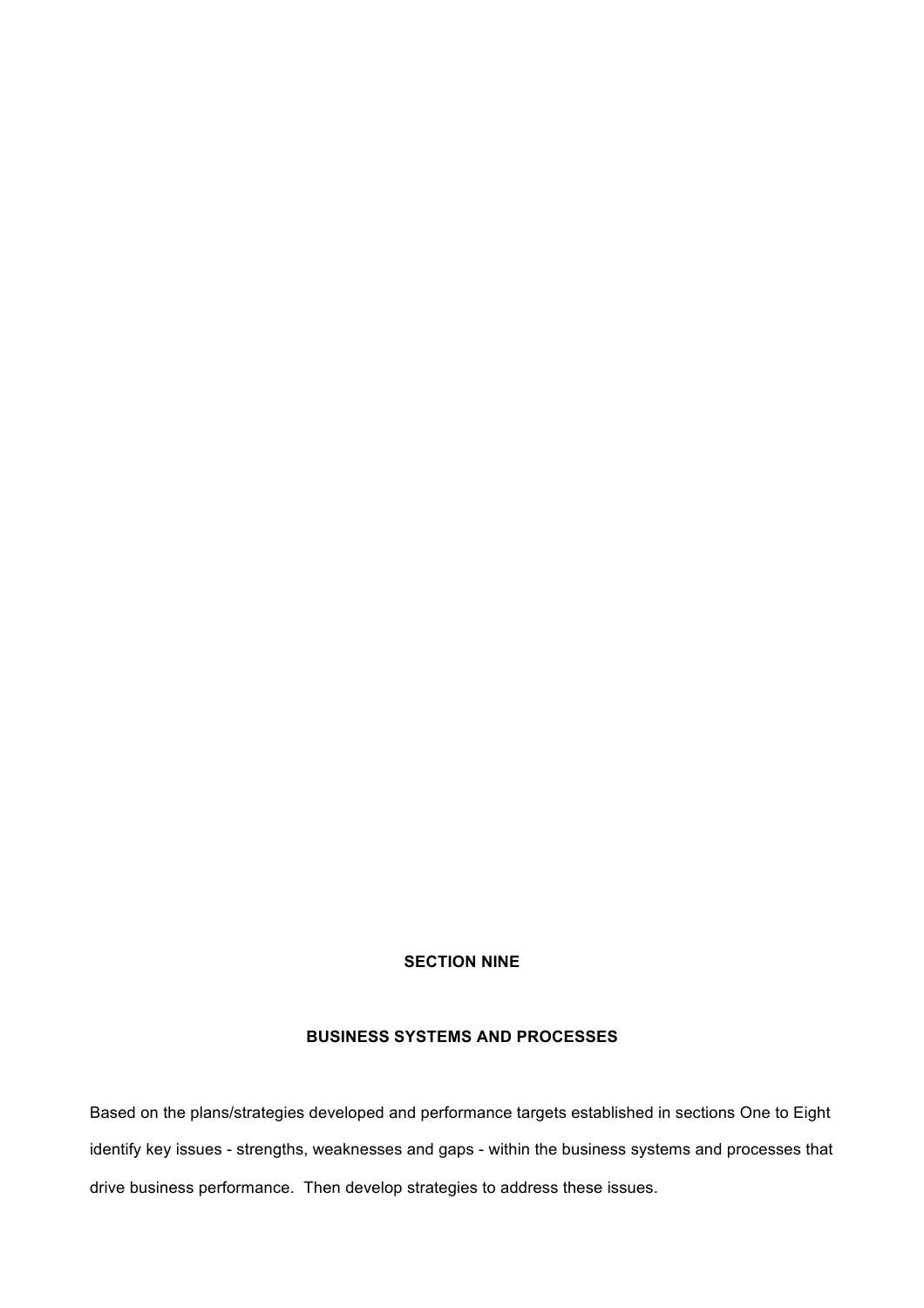Performance reviews to improve internal business systems and processes typically include an assessment of the following performance areas:

- **Quality Management (eg, ISO 9001 - Quality Standard, AS 4269 - Complaints Handling Standard)**
- **Risk Management (eg, AS/NZS, Risk Management Standard)**
- **Regulatory Compliance (eg, AS 3806, Compliance Program Standard)**
- **Information Management and Security (eg, Security Standard AS/NZS ISO/IEC 17799:2000)**
- **Financial management**
- **Managing the environmental and social impacts of business operations**
- **Performance improvement across the business, to include performance indicators and targets**
- **Future planning and ongoing innovation (eg, new product development & process innovation)**
- **Employee performance and morale**
- **Stakeholder relationships**
- **Board and management performance**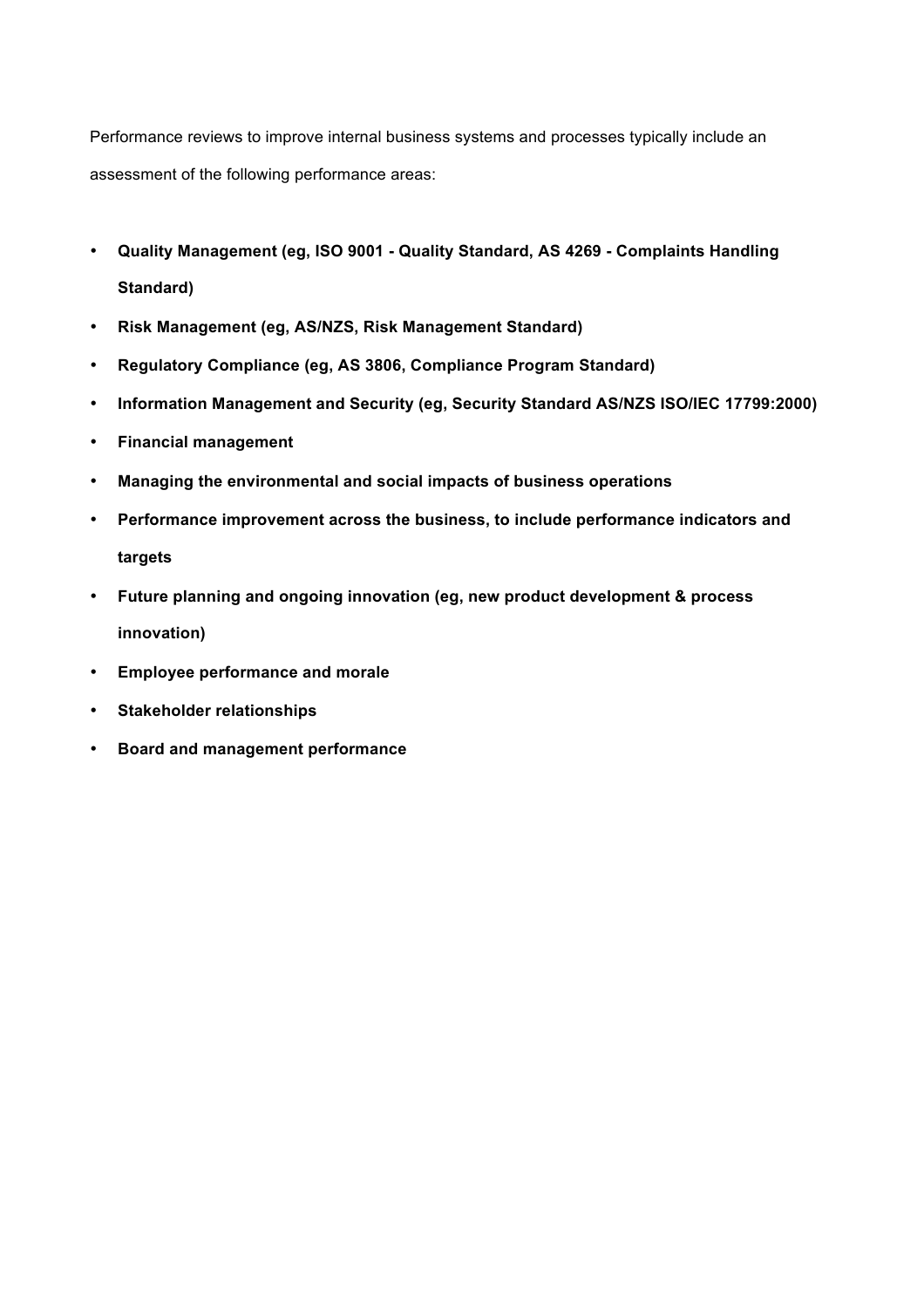### **STAKEHOLDER RELATIONSHIPS AND ALLIANCES**

Describe the current situation and list those key stakeholders that currently contribute to business performance. Identify key issues - strengths, weaknesses and gaps - that relate to improving stakeholder relationships and alliances. Then develop strategies to address each key issue.

Stakeholder groups typically include customers, suppliers of good and services, employees, regulators, the environment, community, government departments and investors. Questions asked during the stakeholder analysis include:

Are all of our key stakeholders clearly identified? Who will become key stakeholders in the near future? Are their expectations and requirements clearly understood? Are they regularly consulted? Are they kept updated, and involved in those business decisions that will affect them?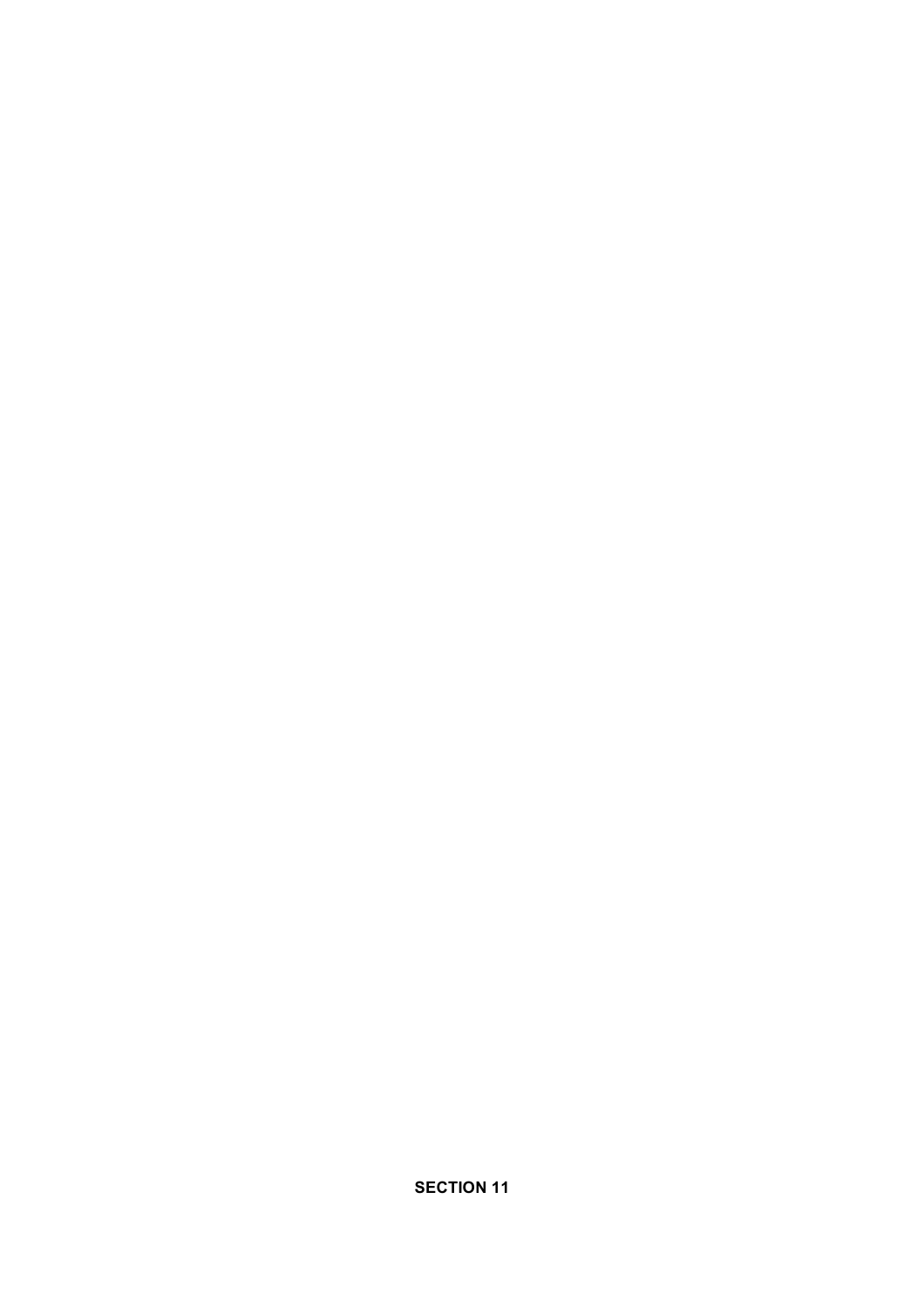### **ORGANISATIONAL AND MANAGEMENT**

Section Seven provides clear production and delivery projections and targets for the company. Current organisational structures and human resource capabilities will most likely require improvement to meet these increasing business demands.

Conduct an analysis of the current situation and growth projections for the company to identify the key organisational and human resource issues that must be addressed if these growth projections are to be realised. Then develop strategies with key performance measures and targets to address these key issues.

Areas to be addressed typically include:

- Organisational Chart show current structures and future structures
- The Management team with brief resumes show the situation now and in to the future
- Staffing requirements now and in to the future
- Job descriptions and work design for management and staff now and in to the future
- Human performance standards, measurement and feedback now and into the future
- Management and staff training and development now and in to the future
- Recruitment and induction now and in to the future
- Encouraging innovation across the company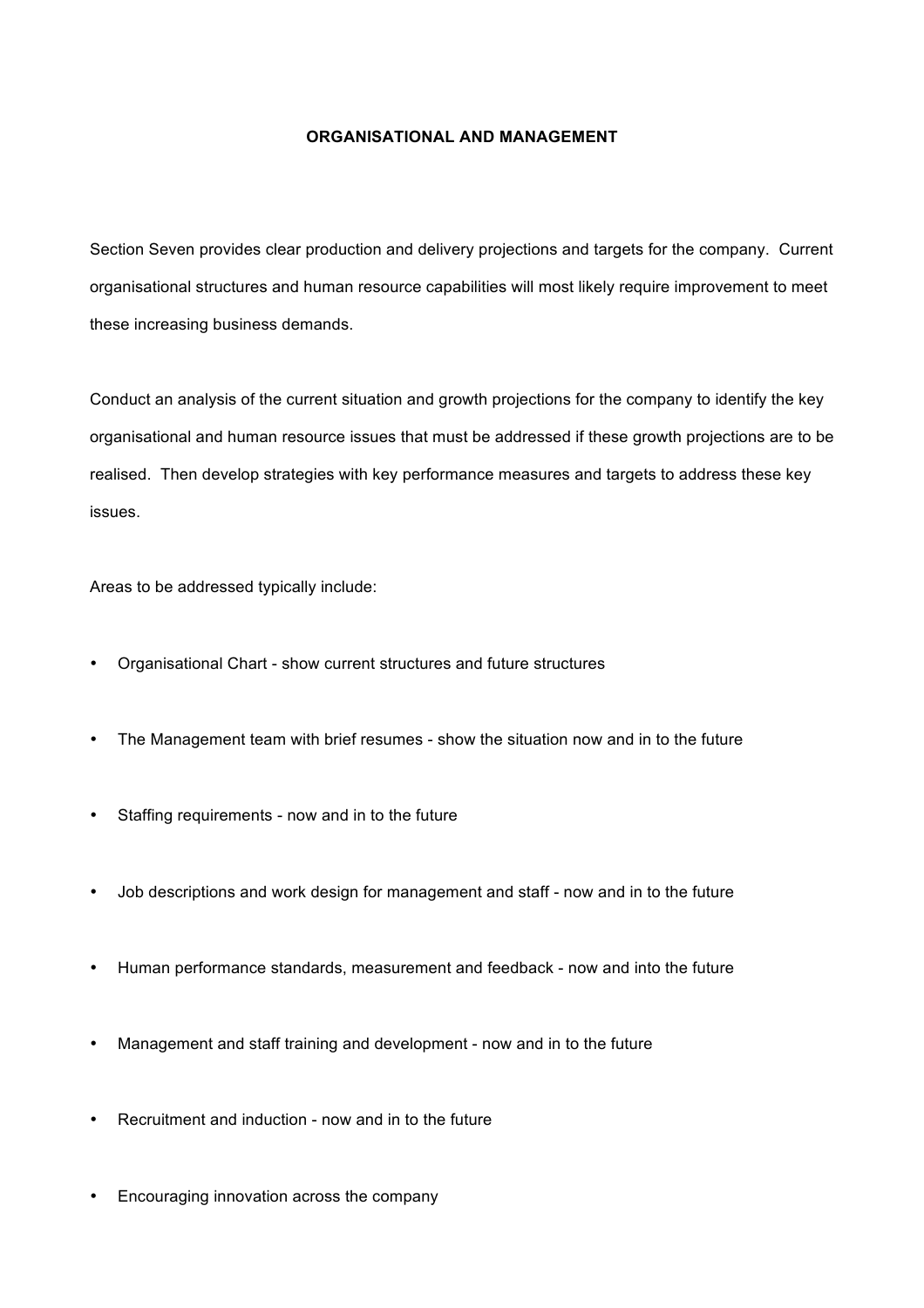- Providing leadership and building morale
- Training needs analysis now and in to the future
- Occupational health and safety
- Industrial relations
- Wages and on-costs
- Other relevant human resource issues

## **ENVIRONMENTAL AND SOCIAL IMPACTS**

Conduct the analysis and planning for this section across the following stages:

**Current Situation**

**Key Environmental and Social Issues**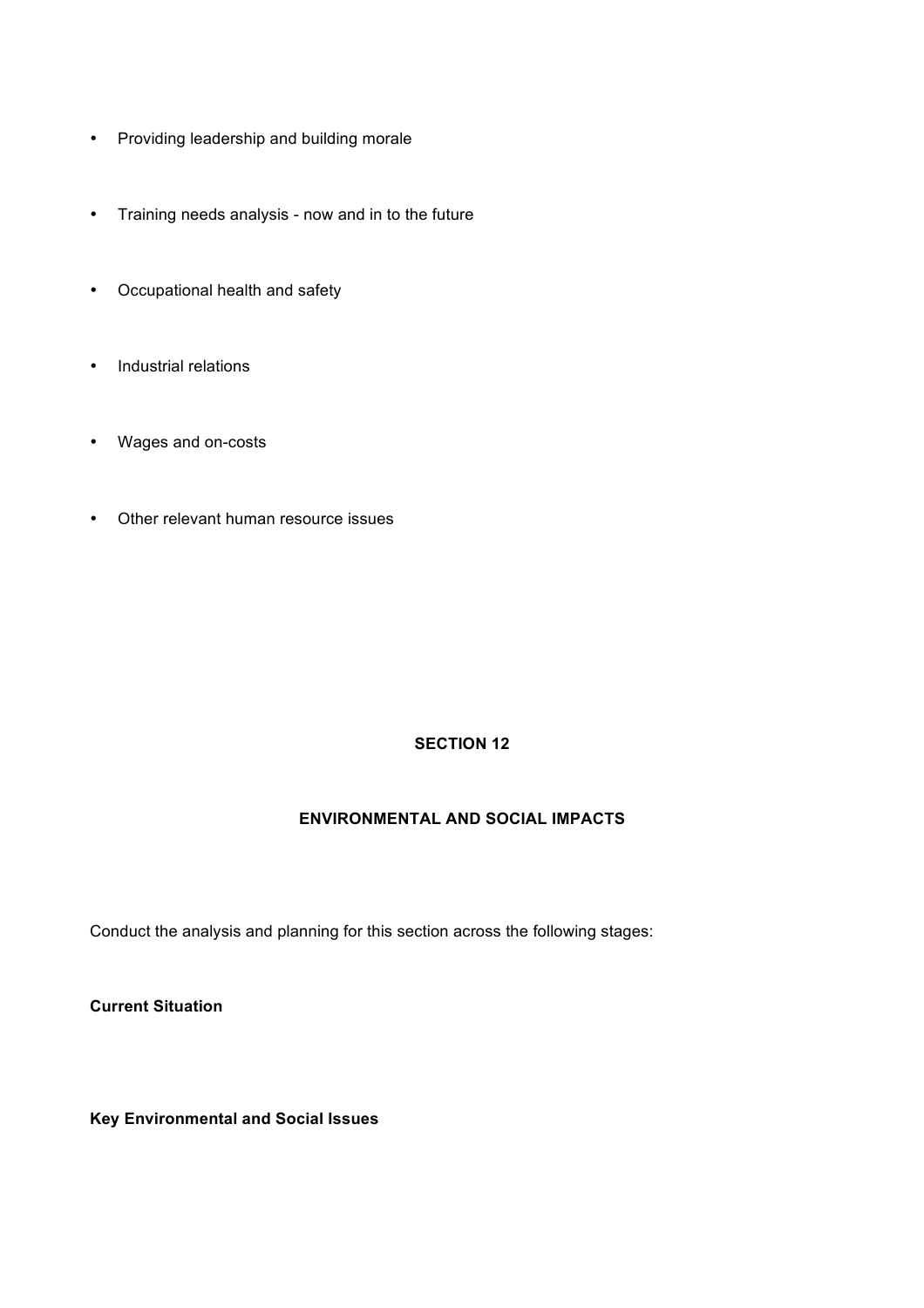**Key Strategies**

**Performance Measures and Targets**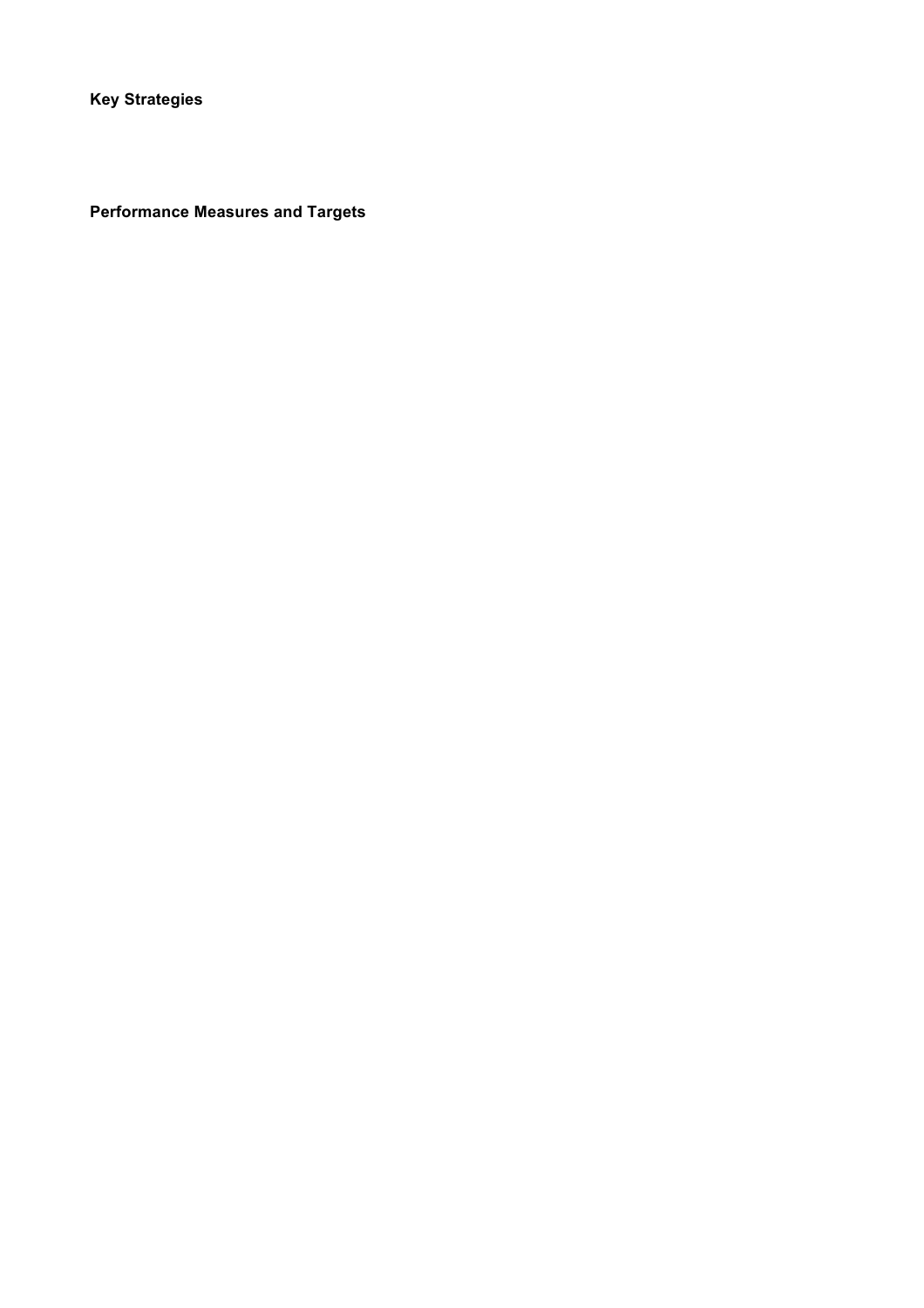## **RISK FACTORS AND REGULATORY COMPLIANCE**

#### **Risk Management**

Establish key risks to the overall business and its performance by identifying high priority risks within each performance area represented by the sections of this plan. Quantify these risks by assessing the gravity of their impacts on the business should they be realised, and determining the probability that they will be realised.

Following quantification of the risks establish an order of priority for their control. Then develop risk management strategies - with performance measures, targets and time lines - that address the highest priority risks.

The Australian Risk Management Standard AS/NZS 4360 provides a good framework for conducting risk management activities within this sub-section

### **Regulatory Compliance**

Conduct an audit of regulatory compliance requirements across each area of the business as represented by the sections of this plan. Develop strategies to address regulatory gaps and weaknesses. Australian Compliance Programs Standard AS 3806 provides a good framework for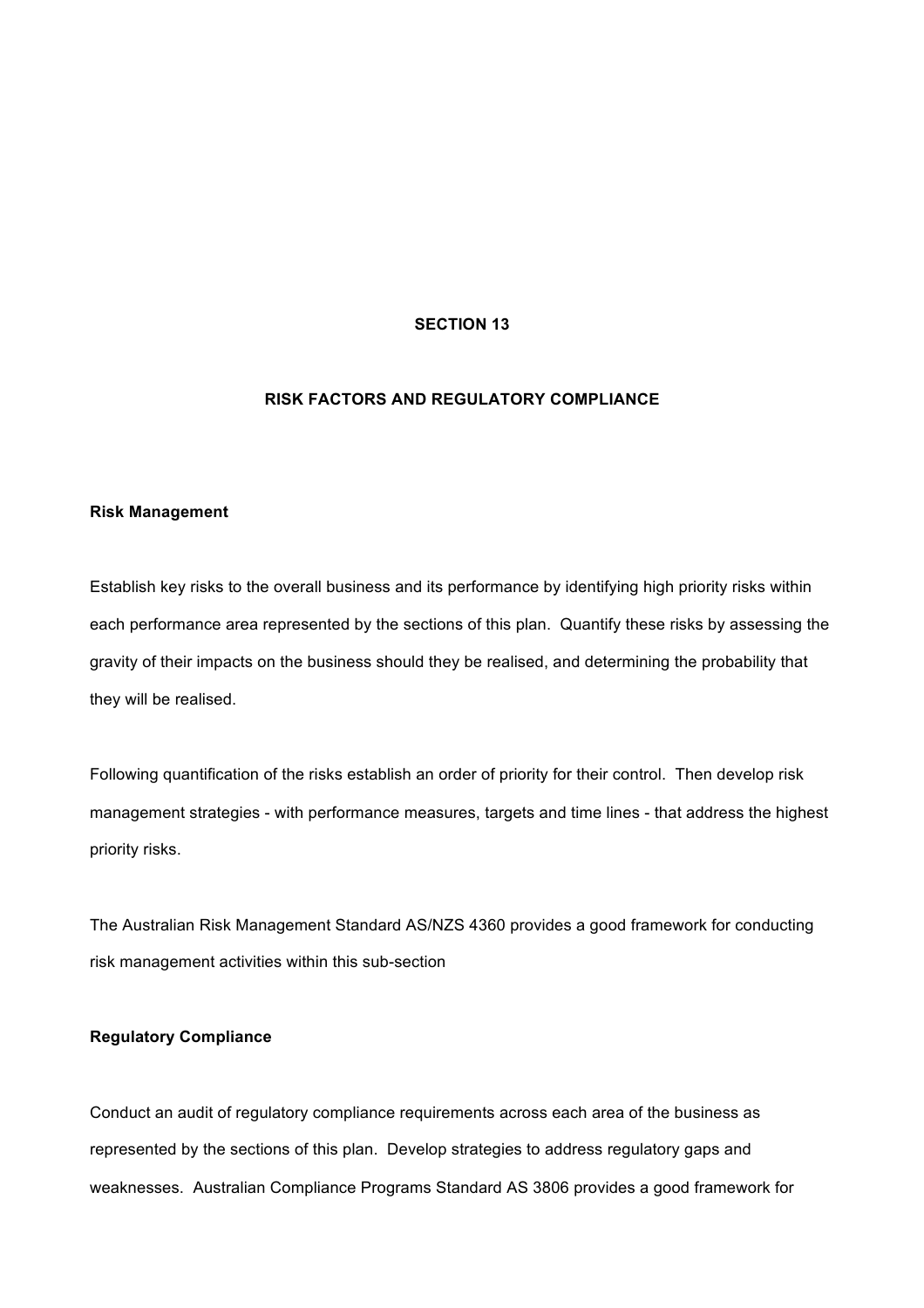developing an effective compliance management system.

A regulatory compliance audit would typically embrace:

- Corporate governance
- Taxation
- Superannuation
- Employing staff
- Health and safety
- Trade Practices
- Intellectual Property Rights
- Environmental Issues
- The Privacy Act

## **SECTION 14**

## **CORPORATE GOVERNANCE**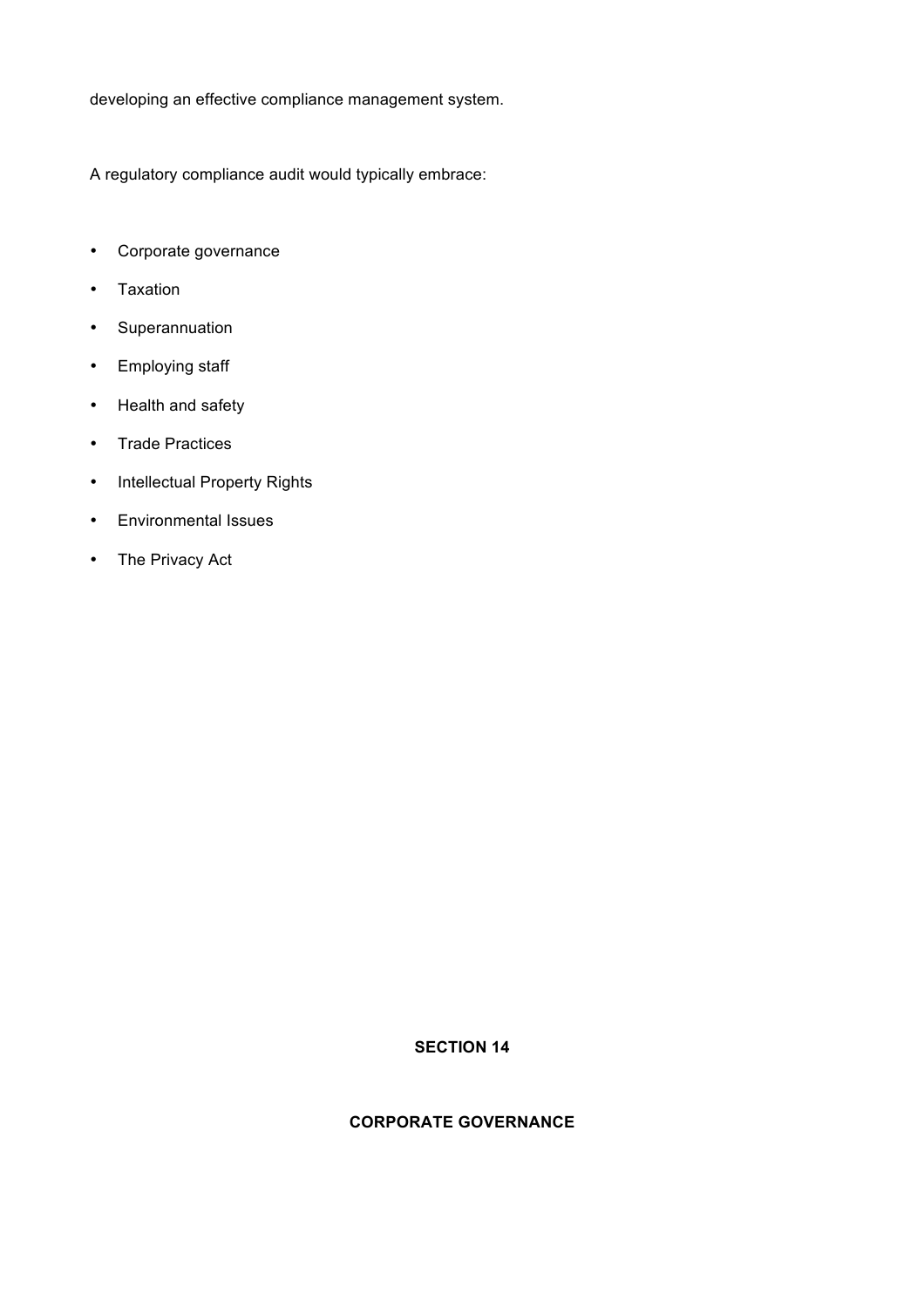Areas to be addressed by this section typically would include:

**Corporate Structures**

**Company Constitution**

**Board of Directors - Size and Composition**

**Duties and Responsibilities of the Board**

**Board Performance**

**Advisors to the Board**

**Shareholder Agreements**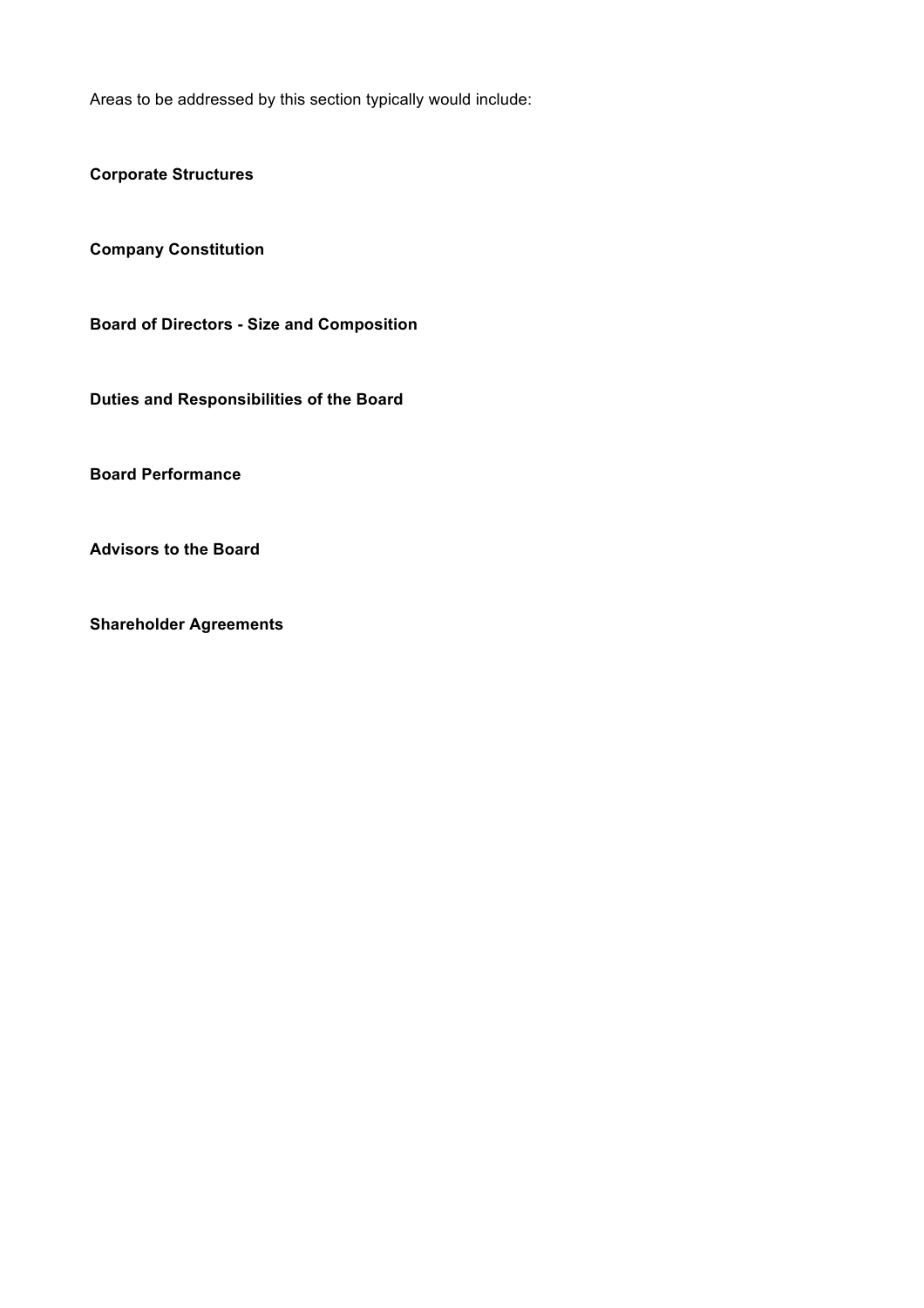## **FINANCIALS**

Based on the strategies and plans formulated, costings calculated, and sales projected develop a set of financials for the duration of the plan. These financials should include cash flows, profit and loss, balance sheets, investment requirements, and key financial performance indicators and related performance targets.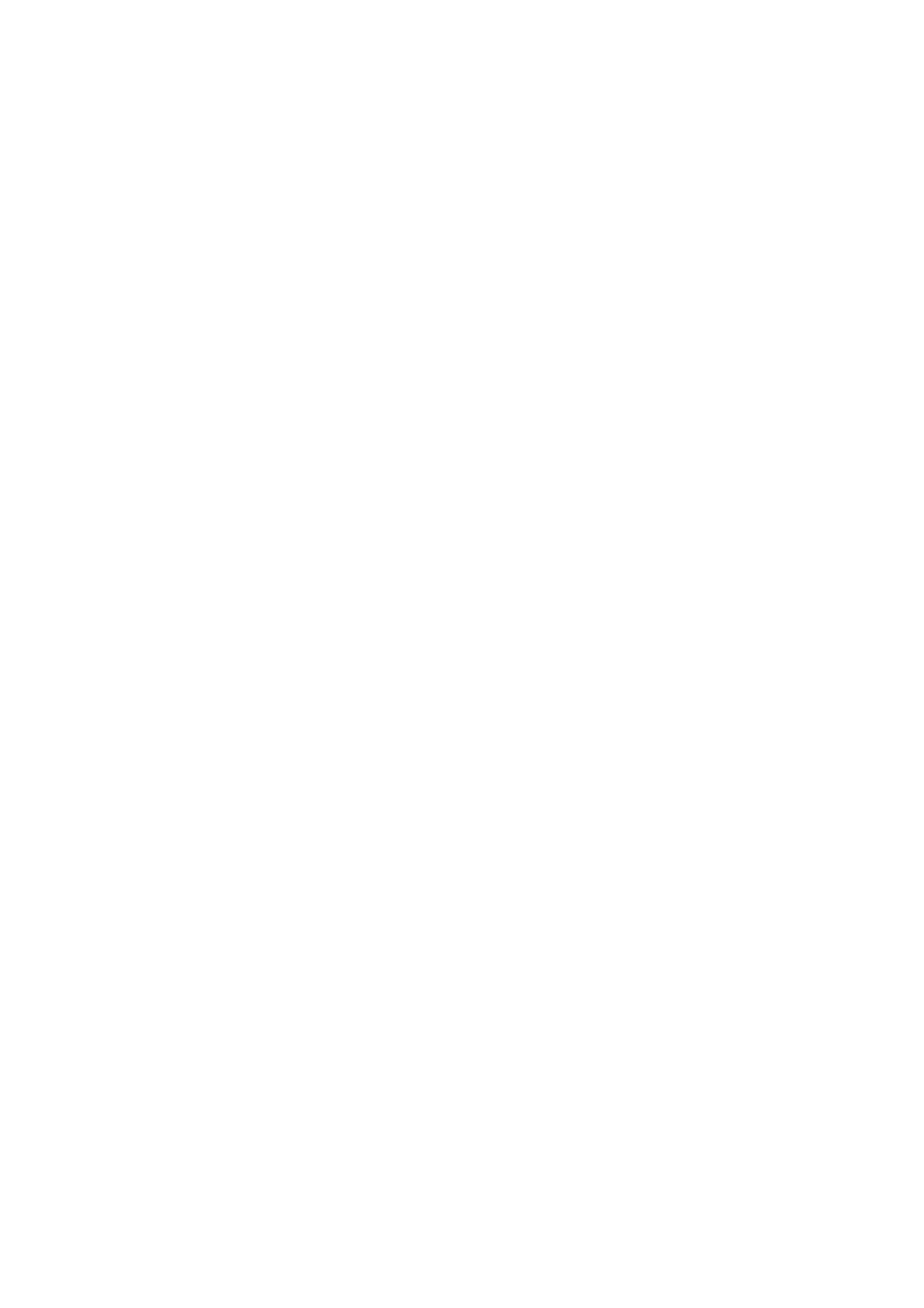## **APPLICATION OF INVESTMENT FUNDS**

This section should be linked to all prior planning and at minimum address the following:

- **What will be the total investment requirement across the duration of this plan - when and how much?**
- **Which investors will be involved; how much will they provide and when will they provide it?**
- **How will the funds be used at each round of investment?**
- **What will the capital structure and ownership be after each round of investment?**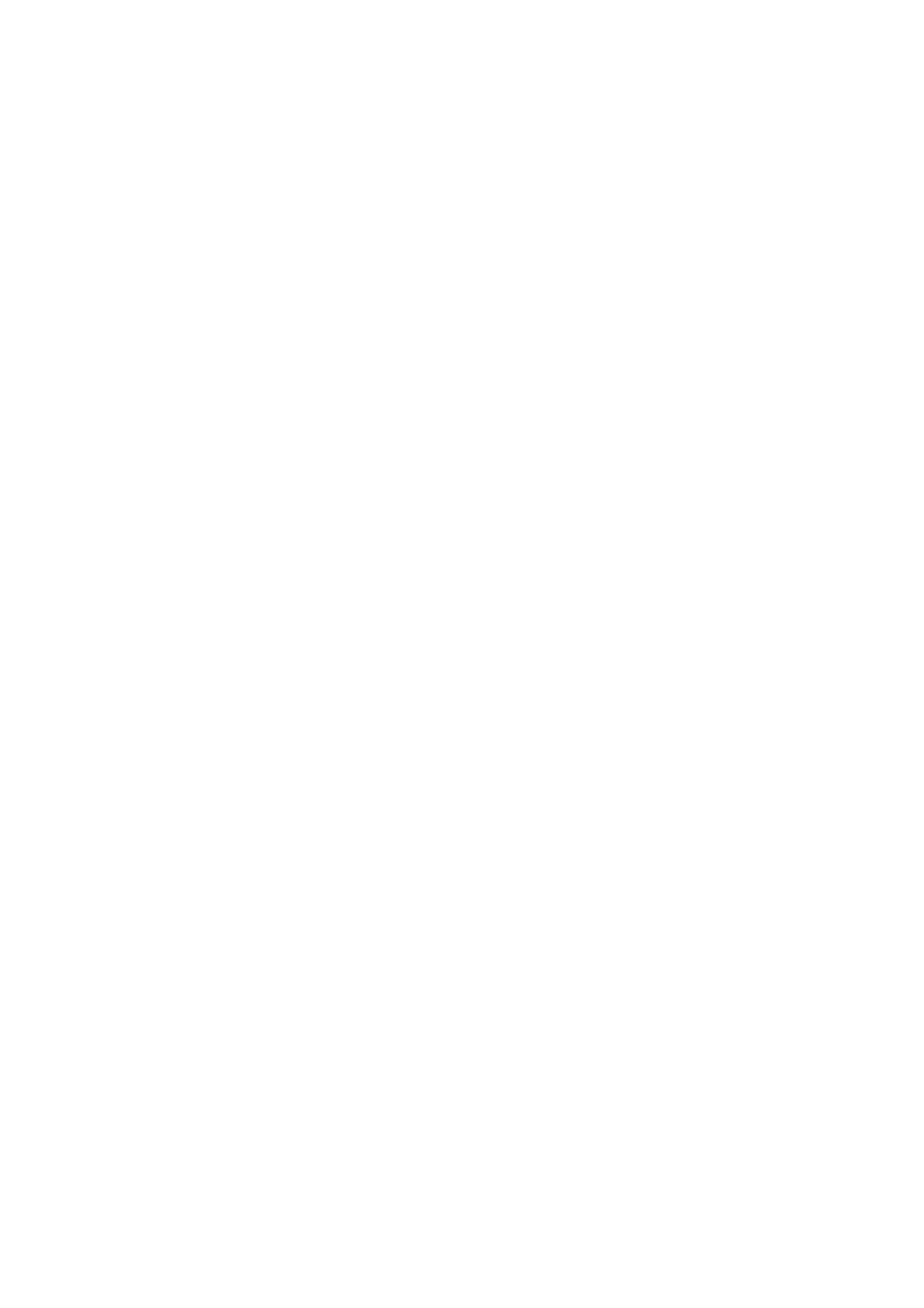#### **STRATEGIC ACTION PLAN**

#### **Primary Goals, Objectives and Strategies**

The **Aim** of this section is to integrate all strategies developed across previous sections into a cohesive and balanced plan of highly focussed action that will achieve the overarching purpose of this Strategic Business Plan.

Firstly…..High-priority, clear, action-orientated, time-bound and practicably achievable goals are formulated around clusters of 'like' strategies developed across the previous sections. Goals mark a clear and well-marked pathway for achieving the aim of this plan. To ensure the plan has a sharp focus the number of key goals should be restricted to six or less when ever possible. A clear time frame and performance target should be integrated in to each goal statement. An example of a goal statement: *By 30 June 2002 to construct and commission a world-standard production and delivery facility capable of producing two 20 metre road bridges per month for direct installation in to Australia's public road system*.

After each goal has been clearly formulated develop a set of supporting objectives and strategies. Objectives define the best pathway for achieving each goal. Strategies define the pathway for achieving each objective. Objectives and strategies are also written using the SMAAART acronym - Specific, Measurable, Action-orientated, Affordable, Achievable, and Time-bound. The final step in developing an interacting hierarchy/network of focussed action is the Task plan. This plan allocates people and resources to completing those tasks required for achieving each strategy. Vital budget and resource considerations are integrated in to the overall planning process to ensure all planned actions are *affordable*.

The interacting hierarchy/network of action for achieving the aim of the plan is illustrated below. The hierarchy/network of focussed action is not a rigid structure and, where possible, should be adapted to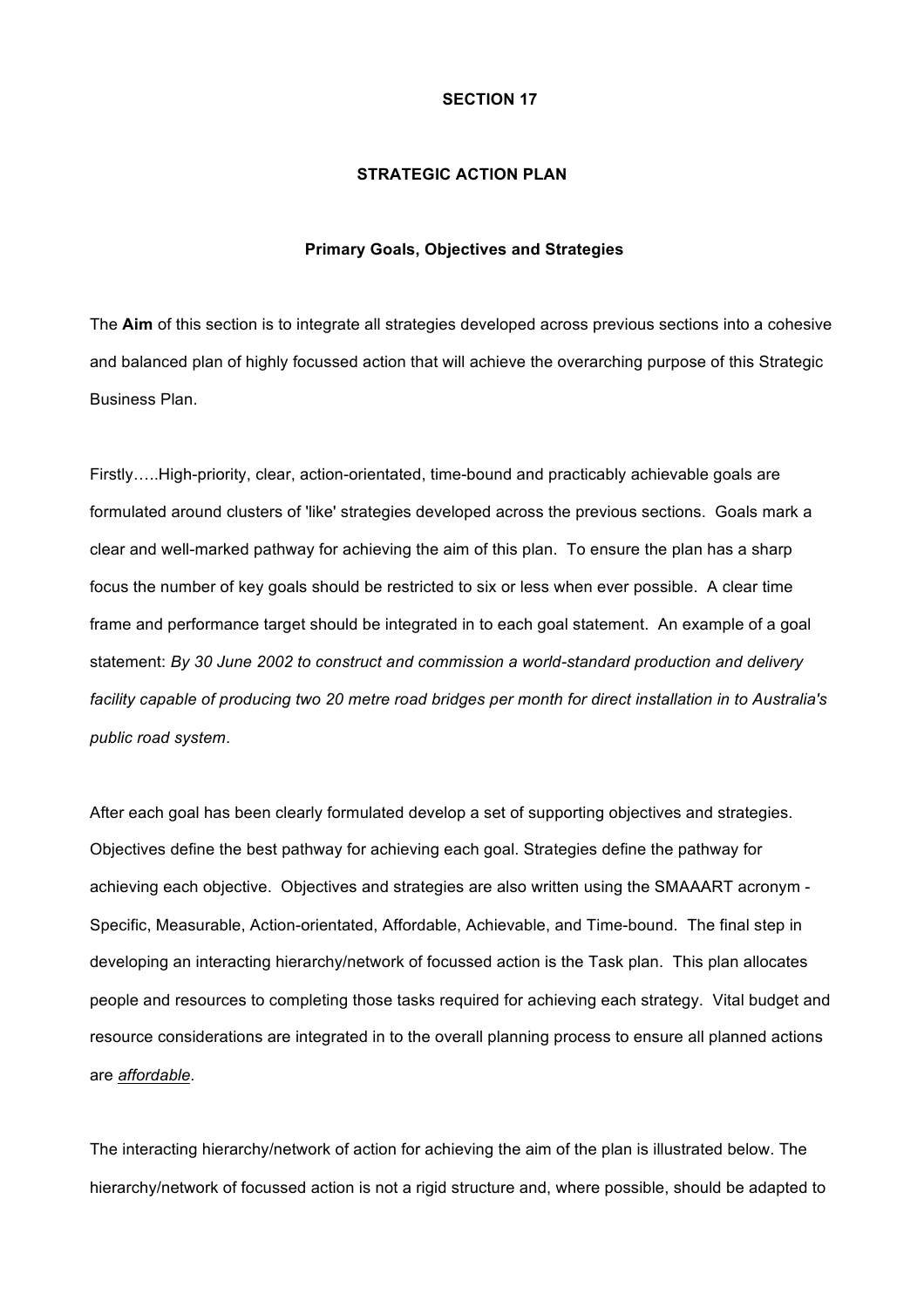the each situation to ensure it provides fast, effective and relatively simple action pathways for delivering *results of significance*.

- **Key Strategic Goal**
- **Objectives** to achieve the strategic goal
- **Strategies** to achieve each objective
- **Task Plans** to achieve each strategy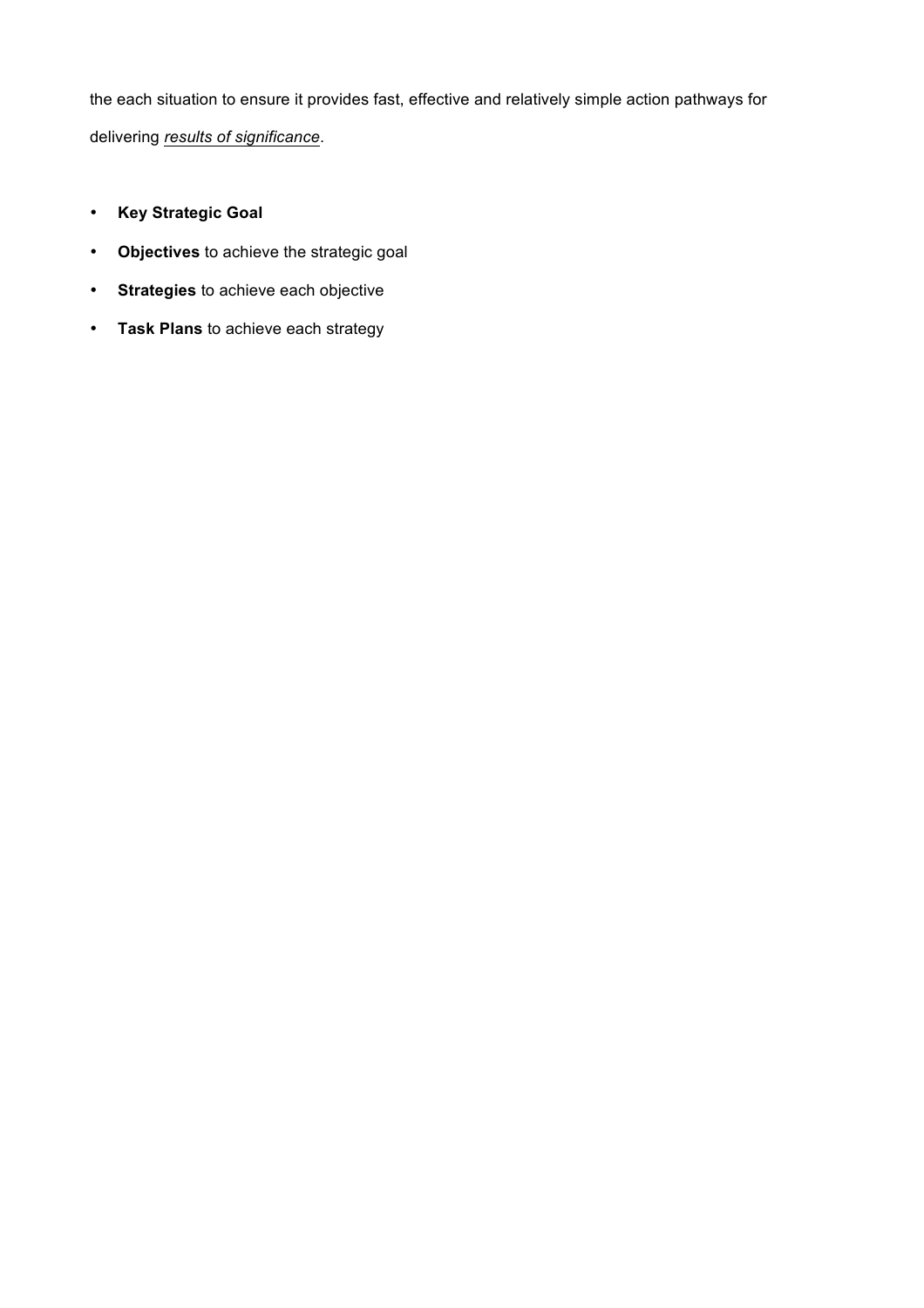# **Plan Implementation**

Typically management in consultation with staff and key stakeholders implements each Goal and its supporting objectives, strategies and action/task plans. Balanced teams can be effectively employed to implement strategies and supporting action/task plans.